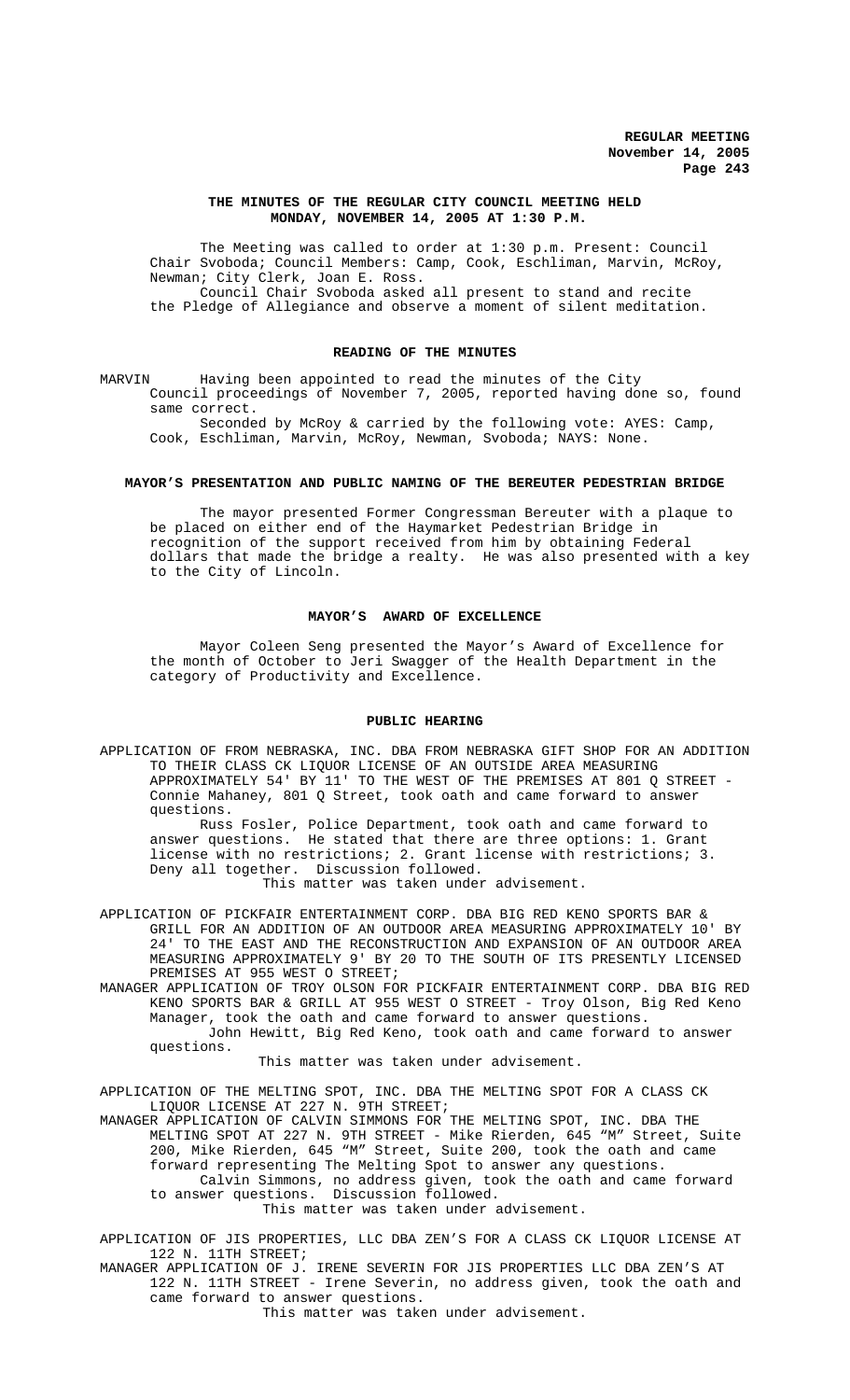APPROVING (1) SITE LEASE FROM THE CITY AND THE COUNTY OF LANCASTER, NEBRASKA TO THE LINCOLN-LANCASTER COUNTY PUBLIC BUILDING COMMISSION, (2) LEASE AGREEMENT FROM THE COMMISSION TO THE COUNTY AND THE CITY AND (3) THE ISSUANCE OF NOT TO EXCEED \$2,000,000 OF THE COMMISSION'S TAX SUPPORTED LEASE RENTAL REVENUE BONDS, SERIES 2005, ALL WITH RESPECT TO THE ACQUISITION OF THE COURTHOUSE PLAZA BUILDING - Don Killeen, Property Management Administrator, stated the existing leases would be honored and 7,000 sq. ft. would be used immediately. He was available for questions.

Don Herz, Finance Director, stated that the cost would be \$1.7 million not to exceed the maximum bond amount of \$2,000,000. This matter was taken under advisement.

AMENDING SECTION 4.54.010 OF THE LINCOLN MUNICIPAL CODE RELATING TO THE COMMUNITY FORESTRY ADVISORY BOARD BY MODIFYING THE MEMBERSHIP REQUIREMENTS TO ELIMINATE THE PROVISION THAT AT LEAST ONE VOTING MEMBER MUST RESIDE IN EACH OF THE CITY COUNCIL DISTRICTS - Lynn Johnson, Parks and Recreation Director, came forward to explain the modifications. Discussion followed.

Mike Morosin, 2055 "S" Street, agreed there needs to be a better job of outreach.

Mr. Johnson described the duties of the Community Forestry Advisory Board. Discussion followed.

Danny Walker, 427 "E" Street, stated the ordinance should be left as is.

This matter was taken under advisement.

AMENDING CHAPTER 2.76 OF THE LINCOLN MUNICIPAL CODE RELATING TO THE CITY'S PERSONNEL SYSTEM BY AMENDING SECTION 2.76.175 TO CLARIFY THE PROCEDURE TO BE FOLLOWED WHEN AN EMPLOYEE IN A PAY RANGE PREFIXED BY "A" IS TEMPORARILY PROMOTED; AND AMENDING SECTION 2.76.380 TO CLARIFY THE PROCEDURE TO BE FOLLOWED WHEN GRANTING FAMILY SICK LEAVE TO AN EMPLOYEE IN A PAY RANGE PREFIXED BY E OR M - Don Taute, Director of Personnel, came forward to explain the amendments proposed and to answer questions. This matter was taken under advisement.

DECLARING APPROXIMATELY 35,500 SQUARE FEET AS SURPLUS PROPERTY GENERALLY LOCATED AT 305 AND 345 F STREET - Steve Werthmann, Urban Development, stated this is a remnant of a larger economic development project. Discussion followed.

Danny Walker, 427 "E" Street, came forward and stated the neighborhood has no objection. He read a list of concerns. Discussion followed.

Dana Roper, City Attorney, came forward to answer questions. This matter was taken under advisement.

CHANGE OF ZONE 05072 - AMENDING TITLE 27 OF THE LINCOLN MUNICIPAL CODE BY AMENDING SECTION 27.65.080, COMMUNITY UNIT PLAN: DESIGN STANDARDS; DENSITY, TO ADD A PROVISION TO ALLOW PRE-EXISTING LOTS TO BE INCLUDED WITHIN THE LIMITS OF A COMMUNITY UNIT PLAN WITHOUT AFFECTING THE OVERALL DENSITY - Jill Schuerman of Brian Carsten & Associates, 601 Old Cheney Road., Suite C, came forward in support.

Ray Hill, Planning Department, came forward to answer questions. Mike DeKalb, Planning Department, came forward to answer questions.

This matter was taken under advisement.

CHANGE OF ZONE 05073 - AMENDING TITLE 27 OF THE LINCOLN MUNICIPAL CODE BY AMENDING SECTION 27.37.020, B-5 PLANNED REGIONAL BUSINESS DISTRICT: USE REGULATIONS, AND SECTION 27.27.020, O-3 OFFICE PARK DISTRICT: USE<br>REGULATIONS, TO ADD PUBLIC AND PRIVATE SCHOOLS TO THE LIST OF ALLO TO ADD PUBLIC AND PRIVATE SCHOOLS TO THE LIST OF ALLOWED USES - Ray Hill, Planning Department, came forward to explain the reason for amending Sections of Title 27.

This matter was taken under advisement.

AMENDING CHAPTER 5.16 OF THE LINCOLN MUNICIPAL CODE, CABLE COMMUNICATIONS, TO INCORPORATE THE CABLE COMMUNICATIONS REGULATIONS CURRENTLY FOUND IN CHAPTER 5.16 OF THE LINCOLN MUNICIPAL CODE AS UPDATED TO BE IN CONFORMANCE WITH FEDERAL LAW WITH THE NEWLY NEGOTIATED CABLE TELEVISION FRANCHISE, AND REPEALING CURRENT CHAPTER 5.16 IN ITS ENTIRETY;

GRANTING TIME WARNER ENTERTAINMENT ADVANCE/NEWHOUSE PARTNERSHIP A COMMUNICATION SYSTEM FRANCHISE FOR CABLE TELEVISION WITHIN THE CITY OF LINCOLN PURSUANT TO AND SUBJECT TO THE PROVISIONS OF THE LINCOLN MUNICIPAL CODE - Steve Huggenberger, Law Department, came forward to discuss the newly negotiated Cable TV franchise and to answer questions. Discussion followed.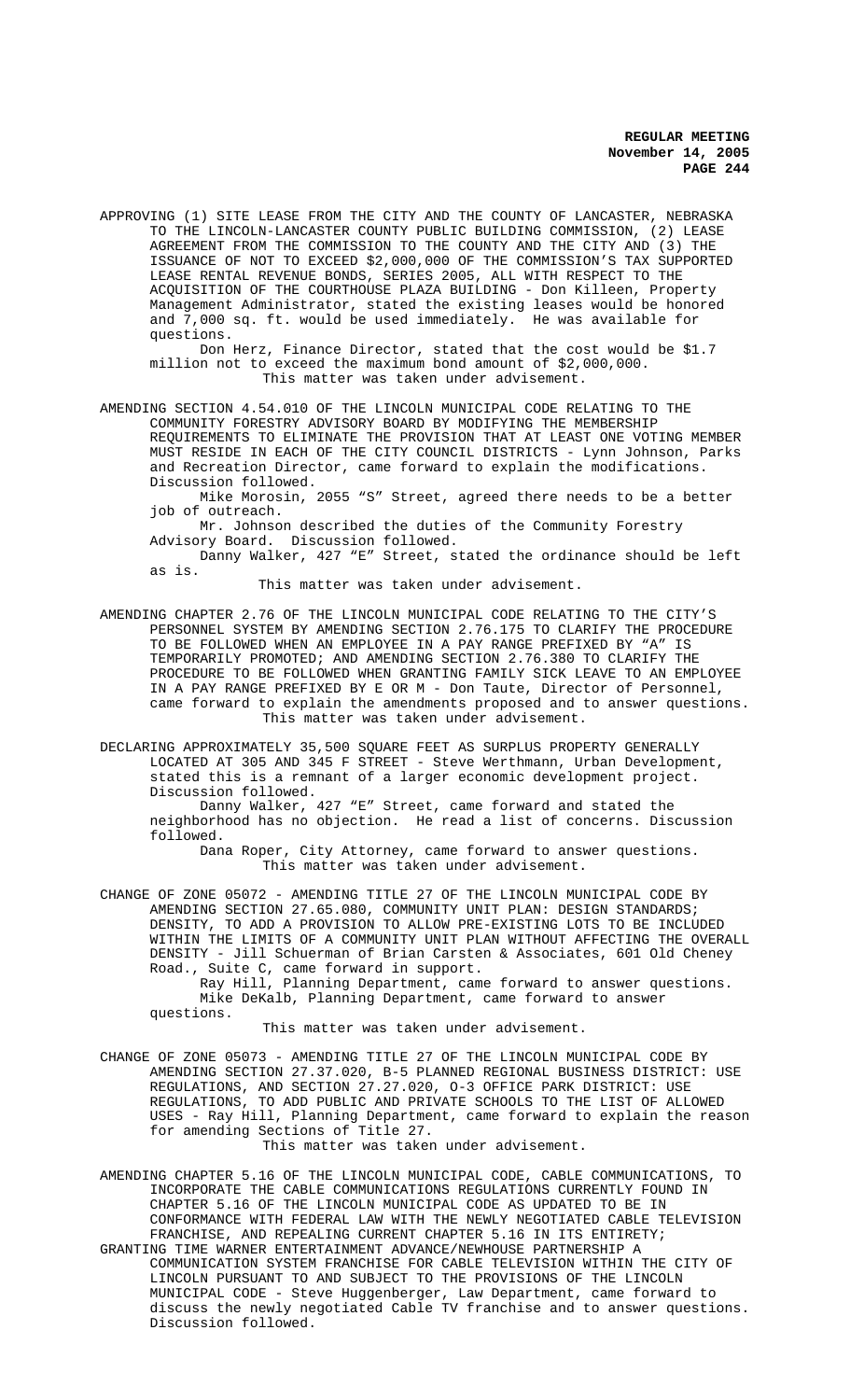Stuart Long, 4412 NW 49<sup>th</sup> Street, came forward as a member of the Cable Advisory Board stating he voted in opposition.

Beth Scarborough, Time Warner Cable TV, came forward to explain the 41 cents is for government and education public access and to answer questions. Discussion followed. Glen Cekal, 1420 "C" Street, came forward in opposition.

This matter was taken under advisement.

**TOOK BREAK 3:20 P.M. RECONVENED 3:30 P.M.**

AUTHORIZING ACCEPTANCE OF A DONATION OF APPROXIMATELY SEVEN ACRES OF LAND FOR PARK AND OPEN SPACE PURPOSES GENERALLY LOCATED ALONG ANTELOPE CREEK IN THE BOULDER RIDGE RESIDENTIAL DEVELOPMENT, NORTHEASTERLY OF S. 84TH STREET AND PINE LAKE ROAD - Lynn Johnson, Director of Parks and Recreation, came forward to state the Herbert Family donated these acres of ground which is adjacent to the Phil E. Mendoza Park. Discussion followed.

Mark Hunzeker, 1045 Lincoln Mall, Suite 200, came forward representing Glen and Inez Herbert in the donating of the land and to suggest it be named Herbert's Herizen Acres. Discussion followed. Mr. Johnson came forward again to state the value of the land is the same value as the floodplain ground.

This matter was taken under advisement.

APPROVING A TRANSFER OF APPROPRIATIONS IN THE AMOUNT OF \$300,000 FROM THE CONTINGENCY FUND BACK TO THE URBAN DEVELOPMENT CIP FUND AS PART OF THE ANTELOPE VALLEY PROJECT FOR THE RELOCATION AND REHABILITATION OF THREE HOUSES AT 125, 135, AND 145 N. 22ND STREET, COMMONLY REFERRED TO AS THE "TRIPLETS" - Marc Wullschleger, Director of Urban Development, came forward to ask for support of this transfer of funds. Discussion followed.

Mike Morosin, 2055 "S" Street, came forward in support. This matter was taken under advisement.

- MISC. 05017 APPLICATION OF DEVELOPMENTAL SERVICES OF NEBRASKA, INC. FOR A REASONABLE ACCOMMODATION UNDER TITLE 1 OF THE LINCOLN MUNICIPAL CODE TO ALLOW A GROUP HOME IN THE R-4 RESIDENTIAL DISTRICT TO LOCATE WITHIN THE REQUIRED 1,200 FT. SEPARATION FROM ANOTHER GROUP HOME, ON PROPERTY GENERALLY LOCATED AT 424 N. CODDINGTON AVE.;
- MISC. 05018 APPLICATION OF DEVELOPMENTAL SERVICES OF NEBRASKA, INC. FOR A REASONABLE ACCOMMODATION UNDER TITLE 1 OF THE LINCOLN MUNICIPAL CODE TO ALLOW A GROUP HOME IN THE R-3 RESIDENTIAL DISTRICT TO LOCATE WITHIN THE REQUIRED ONE-HALF MILE SEPARATION FROM ANOTHER GROUP HOME, ON PROPERTY GENERALLY LOCATED AT 1661 TIMBER RIDGE ROAD;
- MISC. 05019 APPLICATION OF DEVELOPMENTAL SERVICES OF NEBRASKA, INC. FOR A REASONABLE ACCOMMODATION UNDER TITLE 1 OF THE LINCOLN MUNICIPAL CODE TO ALLOW A GROUP HOME IN THE R-2 RESIDENTIAL DISTRICT TO LOCATE WITHIN THE REQUIRED ONE-HALF MILE SEPARATION FROM ANOTHER GROUP HOME, ON PROPERTY GENERALLY LOCATED AT 5516 HUNTS DRIVE - Scott Moore, Developmental Services of Nebraska, Inc., came forward to ask for support to allow them to expand the number of residents in some of their group homes.

Roger Stortenbecker, 5501 Liberty Lane, of Developmental Services of Nebraska, Inc. came forward to further explain the need to expand the number of residents in their group homes. Discussion followed.

Scott Lefevre, 5701 Thompson Creek Blvd., Developmental Services of Nebraska, Inc., came forward in support.

Carla Sorensen, 2550 Stockwell, came forward in support.

David Eaton, 6601 Stonebrook Parkway, came forward as owner of rental property to DSN to state they are an excellent tenant and was in support.

Jason Wilkerson, 3308 W. Rose Street, Timber Ridge Neighborhood Assn. came forward in opposition.

Roxanne Talbott, 320 N. Coddington Ave., came forward in opposition.

Rebecca Barnes, 330 N. Coddington Ave., came forward in opposition.

James Masten, 2450 Ridgeline Dr., came forward in support.

Mark Yoakum, 1915 Garfield, came forward in support.

Justin Gulbrandson, 430 Glenhaven Dr., came forward in support. Doyle Dillow, 1201 S 22<sup>nd</sup> Street, #2, Maintenance Supervisor for DSN, came forward in support.

Roxana Copp, 128 N. 13th St., #304, former Executive Director for 30 years with another agency for the developmentally disabled came forward in support.

Mike Morosin, 2055 "S" Street, came forward to question the zoning regulations.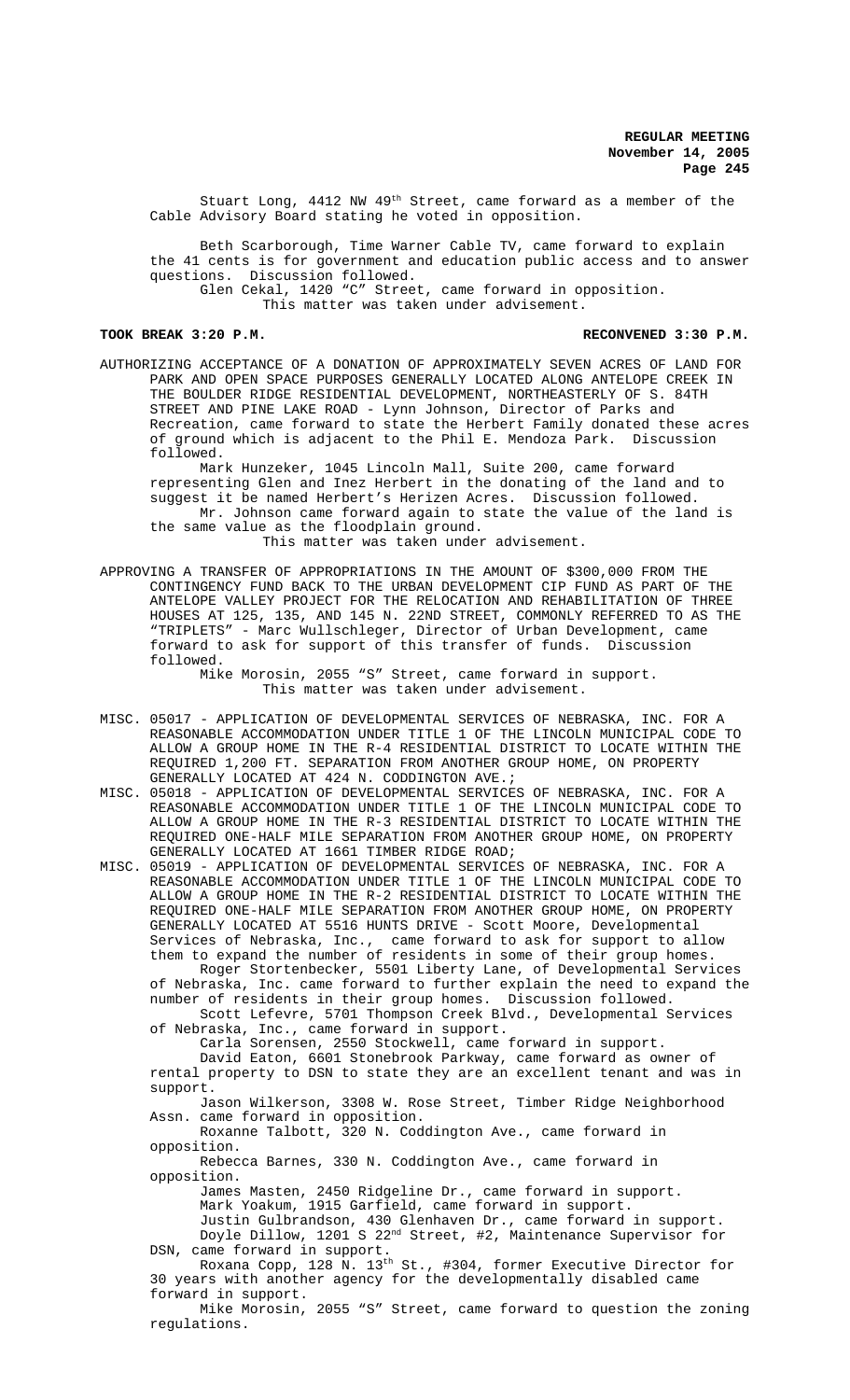Sarah Lucas, 2104 SW 9th St., Case Worker for DSN came forward in support. Mr. Eaton came forward again to answer questions. Discussion

followed.

Mr. Moore and Mr. LeFevre came forward for rebuttal. Discussion followed. Chief Tom Casady, Police Department, came forward to answer questions.

This matter was taken under advisement.

**TOOK BREAK 6:05 P.M. RECONVENED 6:18 P.M.**

## **\*\* END OF PUBLIC HEARING \*\***

# **MISCELLANEOUS BUSINESS**

MARVIN Moved to waive the rules to allow an unnamed gentleman speak to an item under Ordinances 3rd Reading. Seconded by Newman & **LOST** by the following vote: AYES: Marvin,

McRoy, Newman; NAYS: Camp, Cook, Eschliman, Svoboda.

# **COUNCIL ACTION**

# **LIQUOR RESOLUTIONS**

APPLICATION OF FROM NEBRASKA, INC. DBA FROM NEBRASKA GIFT SHOP FOR AN ADDITION TO THEIR CLASS CK LIQUOR LICENSE OF AN OUTSIDE AREA MEASURING APPROXIMATELY 54' BY 11' TO THE WEST OF THE PREMISES AT 801 Q STREET - - CLERK read the following resolution, introduced by Jon Camp, who moved its adoption for approval: No Second.

MCROY Moved its adoption for denial.

A-83624 BE IT RESOLVED by the City Council of the City of Lincoln,

Nebraska:

That after hearing duly had as required by law, consideration of the facts of this application, the Nebraska Liquor Control Act, and the pertinent City ordinances, the City Council recommends that the application of From Nebraska, Inc. dba From Nebraska Gift Shop to expand its licensed premises by the addition of an area measuring approximately 54 feet by 11 feet to the west of the presently licensed premises located at 801 Q Street, Lincoln, Nebraska, be denied for the reason that applicant has failed to satisfactorily demonstrate that the issuance of this license would further the public interest, be a betterment to the city and a true increase in service to the public, and would not be detrimental to the public health, safety, and welfare. BE IT FURTHER RESOLVED that the City Clerk is directed to transmit a copy of this resolution to the Nebraska Liquor Control Commission. Introduced by Annette McRoy

Seconded by Newman & carried by the following vote: AYES: Cook, Eschliman, Marvin, McRoy, Newman, Svoboda; NAYS: Camp.

APPLICATION OF PICKFAIR ENTERTAINMENT CORP. DBA BIG RED KENO SPORTS BAR & GRILL FOR AN ADDITION OF AN OUTDOOR AREA MEASURING APPROXIMATELY 10' BY 24' TO THE EAST AND THE RECONSTRUCTION AND EXPANSION OF AN OUTDOOR AREA MEASURING APPROXIMATELY 9' BY 20 TO THE SOUTH OF ITS PRESENTLY LICENSED PREMISES AT 955 WEST O STREET - CLERK read the following resolution, introduced by Jon Camp, who moved its adoption for approval: A-83625 BE IT RESOLVED by the City Council of the City of Lincoln,

Nebraska:

That after hearing duly had as required by law, consideration of the facts of this application, the Nebraska Liquor Control Act, and the pertinent City ordinances, the City Council recommends that the application of Pickfair Entertainment Corp. dba Big Red Keno Sports Bar & Grill to expand its licensed premises by the addition of an area measuring approximately 10 feet by 24 feet to the east and the reconstruction and expansion of an outdoor area measuring approximately 9 feet by 20 feet to the south of the presently licensed premises located at 955 West O Street, Lincoln, Nebraska, be approved with the condition that the premise complies in every respect with all City and State regulations.

BE IT FURTHER RESOLVED that the City Clerk is directed to transmit a copy of this resolution to the Nebraska Liquor Control Commission. Introduced by Jon Camp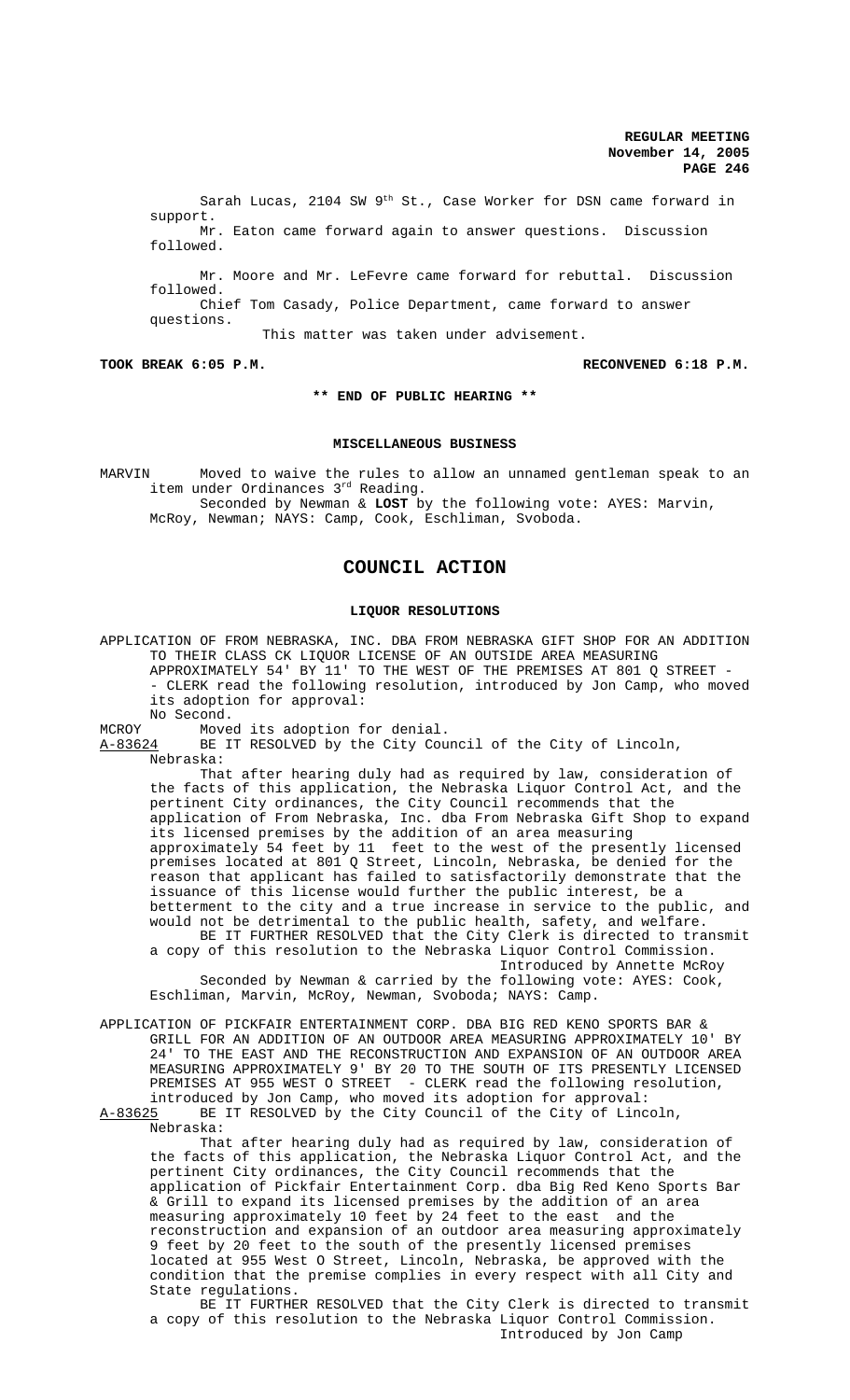Seconded by Newman & carried by the following vote: AYES: Camp, Cook, Eschliman, Marvin, McRoy, Newman, Svoboda; NAYS: None.

MANAGER APPLICATION OF TROY OLSON FOR PICKFAIR ENTERTAINMENT CORP. DBA BIG RED KENO SPORTS BAR & GRILL AT 955 WEST O STREET - CLERK read the following resolution, introduced by Jon Camp, who moved its adoption for approval: A-83626 WHEREAS, Pickfair Entertainment Corp. dba Big Red Keno Sports Bar

& Grill located at 955 West O Street, Lincoln, Nebraska has been approved for a Retail Class "C" liquor license, and now requests that Troy Olson be named manager;

WHEREAS, Troy Olson appears to be a fit and proper person to manage said business.

NOW, THEREFORE, BE IT RESOLVED by the City Council of the City of Lincoln, Nebraska:

That after hearing duly had as required by law, consideration of the facts of this application, the Nebraska Liquor Control Act, and the pertinent City ordinances, the City Council recommends that Troy Olson be approved as manager of this business for said licensee. The City Clerk is directed to transmit a copy of this resolution to the Nebraska Liquor Control Commission.

Introduced by Jon Camp Seconded by Newman & carried by the following vote: AYES: Camp, Cook, Eschliman, Marvin, McRoy, Newman, Svoboda; NAYS: None.

APPLICATION OF THE MELTING SPOT, INC. DBA THE MELTING SPOT FOR A CLASS CK LIQUOR LICENSE AT 227 N. 9TH STREET - CLERK read the following

resolution, introduced by Jon Camp, who moved its adoption for approval:<br>A-83627 BE IT RESOLVED by the City Council of the City of Lincoln, BE IT RESOLVED by the City Council of the City of Lincoln, Nebraska:

That after hearing duly had as required by law, consideration of the facts of this application, the Nebraska Liquor Control Act, and the pertinent City ordinances, the City Council recommends that the application of The Melting Spot, Inc. dba The Melting Spot for a Class "CK" liquor license at 227 N. 9th Street, Lincoln, Nebraska, for the license period ending October 31, 2006, be approved with the condition that the premise complies in every respect with all city and state regulations. The City Clerk is directed to transmit a copy of this resolution to the Nebraska Liquor Control Commission.

Introduced by Jon Camp Seconded by Newman & carried by the following vote: AYES: Camp, Cook, Eschliman, Marvin, McRoy, Newman, Svoboda; NAYS: None.

MANAGER APPLICATION OF CALVIN SIMMONS FOR THE MELTING SPOT, INC. DBA THE MELTING SPOT AT 227 N. 9TH STREET - CLERK read the following

resolution, introduced by Jon Camp, who moved its adoption for approval: A-83628 WHEREAS, The Melting Spot, Inc. dba The Melting Spot located at 227 N. 9th Street, Lincoln, Nebraska has been approved for a Retail Class "CK" liquor license, and now requests that Calvin Simmons be named manager;

WHEREAS, Calvin Simmons appears to be a fit and proper person to manage said business.

NOW, THEREFORE, BE IT RESOLVED by the City Council of the City of Lincoln, Nebraska:

That after hearing duly had as required by law, consideration of the facts of this application, the Nebraska Liquor Control Act, and the pertinent City ordinances, the City Council recommends that Calvin Simmons be approved as manager of this business for said licensee. The City Clerk is directed to transmit a copy of this resolution to the Nebraska Liquor Control Commission.

Introduced by Jon Camp Seconded by McRoy & carried by the following vote: AYES: Camp, Cook, Eschliman, Marvin, McRoy, Newman, Svoboda; NAYS: None.

APPLICATION OF JIS PROPERTIES, LLC DBA ZEN'S FOR A CLASS CK LIQUOR LICENSE AT 122 N. 11TH STREET - CLERK read the following resolution, introduced by

Jon Camp, who moved its adoption for approval:<br>A-83629 BE IT RESOLVED by the City Council of th BE IT RESOLVED by the City Council of the City of Lincoln, Nebraska:

That after hearing duly had as required by law, consideration of the facts of this application, the Nebraska Liquor Control Act, and the pertinent City ordinances, the City Council recommends that the application of JIS Properties, LLC dba Zen's for a Class "CK" liquor license at 122 N. 11th Street, Lincoln, Nebraska, for the license period ending October 31, 2006, be approved with the condition that the premise complies in every respect with all city and state regulations. The City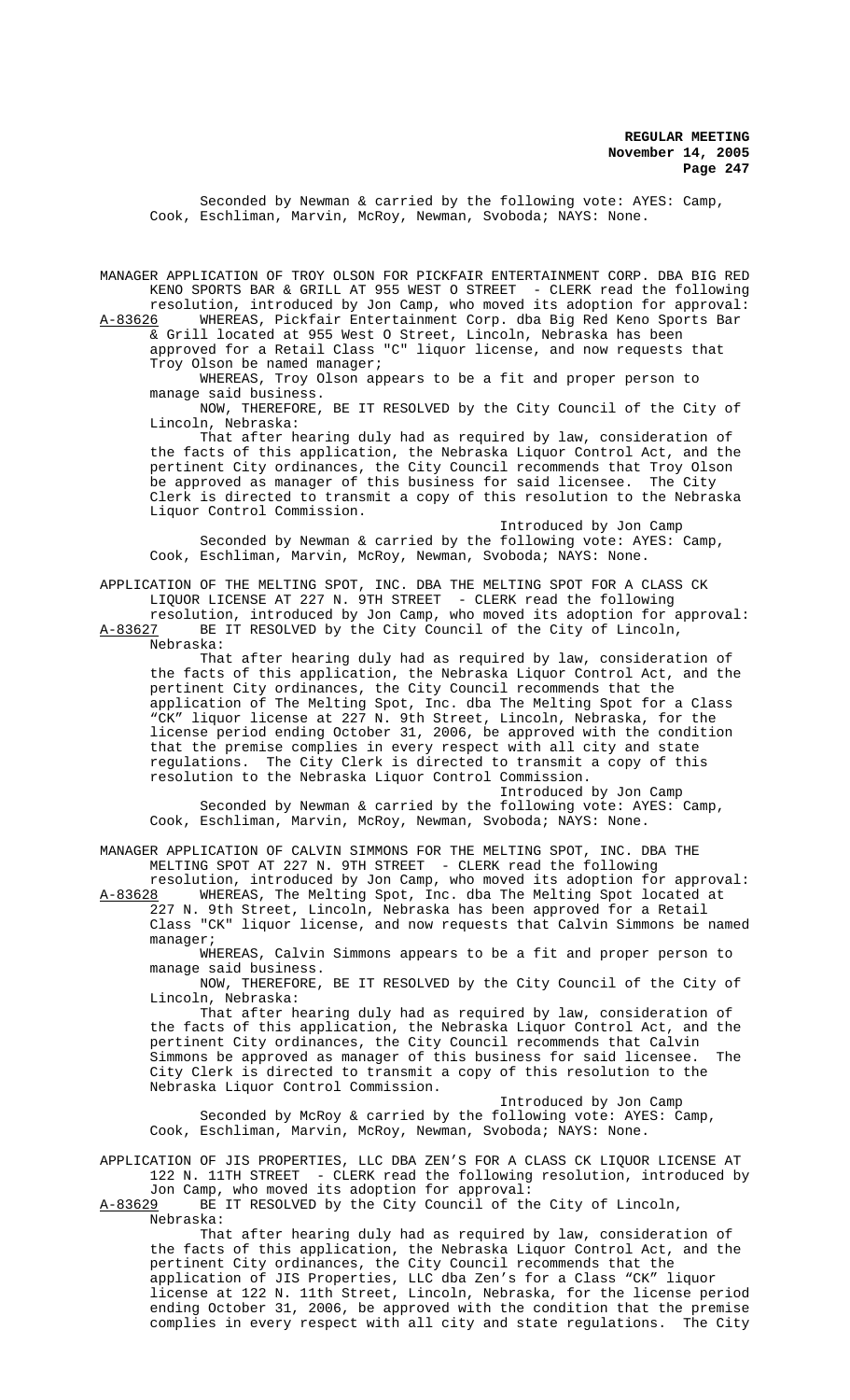Clerk is directed to transmit a copy of this resolution to the Nebraska Liquor Control Commission.

Introduced by Jon Camp Seconded by Newman & carried by the following vote: AYES: Camp, Cook, Eschliman, Marvin, McRoy, Newman, Svoboda; NAYS: None.

MANAGER APPLICATION OF J. IRENE SEVERIN FOR JIS PROPERTIES LLC DBA ZEN'S AT 122 N. 11TH STREET - CLERK read the following resolution, introduced by

Jon Camp, who moved its adoption for approval:<br>A-83630 WHEREAS, JIS Properties, LLC dba Zen's l WHEREAS, JIS Properties, LLC dba Zen's located at 122 N. 11<sup>th</sup>

Street, Lincoln, Nebraska has been approved for a Retail Class "CK" liquor license, and now requests that J. Irene Severin be named manager; WHEREAS, J. Irene Severin appears to be a fit and proper person to manage said business.

NOW, THEREFORE, BE IT RESOLVED by the City Council of the City of Lincoln, Nebraska:

That after hearing duly had as required by law, consideration of the facts of this application, the Nebraska Liquor Control Act, and the pertinent City ordinances, the City Council recommends that J. Irene Severin be approved as manager of this business for said licensee. The City Clerk is directed to transmit a copy of this resolution to the Nebraska Liquor Control Commission.

Introduced by Jon Camp Seconded by Marvin & carried by the following vote: AYES: Camp, Cook, Eschliman, Marvin, McRoy, Newman, Svoboda; NAYS: None.

# ORDINANCES - 2<sup>ND</sup> READING & RESOLUTIONS

| APPROVING (1) SITE LEASE FROM THE CITY AND THE COUNTY OF LANCASTER, NEBRASKA |
|------------------------------------------------------------------------------|
| TO THE LINCOLN-LANCASTER COUNTY PUBLIC BUILDING COMMISSION, (2) LEASE        |
| AGREEMENT FROM THE COMMISSION TO THE COUNTY AND THE CITY AND (3) THE         |
| ISSUANCE OF NOT TO EXCEED \$2,000,000 OF THE COMMISSION'S TAX SUPPORTED      |
| LEASE RENTAL REVENUE BONDS, SERIES 2005, ALL WITH RESPECT TO THE             |
| ACOUISITION OF THE COURTHOUSE PLAZA BUILDING - PRIOR to reading:             |
| Moved to waive the rules to have 3rd reading and Action this date.<br>MARVIN |
| Seconded by McRoy & carried by the following vote: AYES: Camp,               |
| Cook, Marvin, McRoy, Newman, Svoboda; NAYS: None; ABSTAINED: Eschliman.      |
| Read an ordinance, introduced by Dan Marvin, AN ORDINANCE of the<br>CLERK    |
| City of Lincoln, Nebraska approving (A) a lease agreement among the          |
| Lincoln-Lancaster County Public Building Commission, as lessee, and the      |
| City and the County of Lancaster, Nebraska, jointly, as lessor, (B) a        |
| lease agreement among the City and the County, jointly, as lessee, and       |
| the Commission, as lessor, and (C) the issuance of not to exceed             |
| \$2,000,000 in aggregate principal amount of the Commission's tax            |
| supported lease rental revenue bonds; Series 2005B and related matters,      |
| the second time. (See Council Action under "ORDINANCES - $3^{RD}$ READING".) |
|                                                                              |
|                                                                              |

- AMENDING SECTION 4.54.010 OF THE LINCOLN MUNICIPAL CODE RELATING TO THE COMMUNITY FORESTRY ADVISORY BOARD BY MODIFYING THE MEMBERSHIP REQUIREMENTS TO ELIMINATE THE PROVISION THAT AT LEAST ONE VOTING MEMBER MUST RESIDE IN EACH OF THE CITY COUNCIL DISTRICTS - CLERK read an ordinance, introduced by Dan Marvin, AN ORDINANCE amending Section 4.54.010 of the Lincoln Municipal Code relating to the Community Forestry Advisory Board by modifying the membership requirements to eliminate the provision that at least one voting member must reside in each of the City Council districts; and repealing Section 4.54.010 of the Lincoln Municipal Code as hitherto existing, the second time.
- AMENDING CHAPTER 2.76 OF THE LINCOLN MUNICIPAL CODE RELATING TO THE CITY'S PERSONNEL SYSTEM BY AMENDING SECTION 2.76.175 TO CLARIFY THE PROCEDURE TO BE FOLLOWED WHEN AN EMPLOYEE IN A PAY RANGE PREFIXED BY "A" IS TEMPORARILY PROMOTED; AND AMENDING SECTION 2.76.380 TO CLARIFY THE PROCEDURE TO BE FOLLOWED WHEN GRANTING FAMILY SICK LEAVE TO AN EMPLOYEE IN A PAY RANGE PREFIXED BY E OR M - CLERK read an ordinance, introduced by Dan Marvin, AN ORDINANCE amending Chapter 2.76 of the Lincoln Municipal Code relating to the City's Personnel System by amending Section 2.76.175 to clarify the procedure to be followed when an employee in a pay range prefixed by "A" is temporarily promoted; amending Section 2.76.380 to clarify the procedure to be followed when granting family sick leave to an employee in a pay range prefixed by "E" or "M"; and repealing Sections 2.76.175 and 2.76.380 of the Lincoln Municipal Code as hitherto existing, the second time.

DECLARING APPROXIMATELY 35,500 SQUARE FEET AS SURPLUS PROPERTY GENERALLY LOCATED AT 305 AND 345 F STREET - PRIOR to reading: MCROY Moved to waive the rules to have  $3<sup>rd</sup>$  reading and Action this date.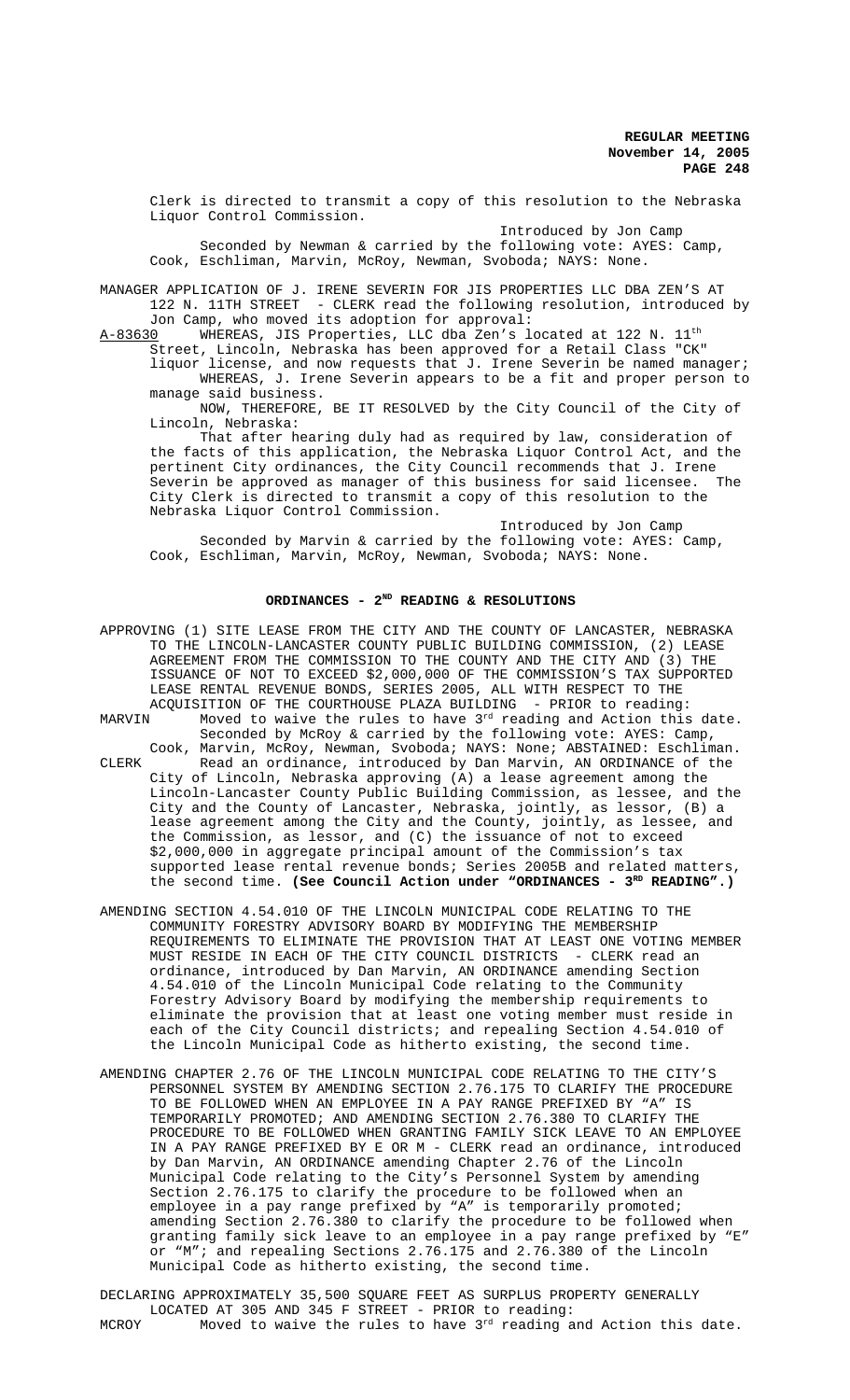Seconded by Newman & **LOST** by the following vote: AYES: Marvin, McRoy, Newman, Svoboda; NAYS: Camp, Cook, Eschliman. CLERK Read an ordinance, introduced by Dan Marvin, AN ORDINANCE declaring the City-owned property generally located at 305 and 345 F Street as surplus and authorizing the sale thereof, the second time.

- CHANGE OF ZONE 05072 AMENDING TITLE 27 OF THE LINCOLN MUNICIPAL CODE BY AMENDING SECTION 27.65.080, COMMUNITY UNIT PLAN: DESIGN STANDARDS; DENSITY, TO ADD A PROVISION TO ALLOW PRE-EXISTING LOTS TO BE INCLUDED WITHIN THE LIMITS OF A COMMUNITY UNIT PLAN WITHOUT AFFECTING THE OVERALL DENSITY - CLERK read an ordinance, introduced by Dan Marvin, AN ORDINANCE amending Section 27.65.080 of the Lincoln Municipal Code relating to "Community Unit Plan; Design Standards; Density" to add a provision to allow pre-existing lots to be included within the limits of a community unit plan without affecting the overall density; and repealing Section 27.65.080 of the Lincoln Municipal Code as hitherto existing, the second time.
- CHANGE OF ZONE 05073 AMENDING TITLE 27 OF THE LINCOLN MUNICIPAL CODE BY AMENDING SECTION 27.37.020, B-5 PLANNED REGIONAL BUSINESS DISTRICT: USE REGULATIONS, AND SECTION 27.27.020, O-3 OFFICE PARK DISTRICT: USE REGULATIONS, TO ADD PUBLIC AND PRIVATE SCHOOLS TO THE LIST OF ALLOWED USES - CLERK read an ordinance, introduced by Dan Marvin, AN ORDINANCE amending Sections 27.27.020 and 27.37.020 of the Lincoln Municipal Code relating to use regulations to include public elementary or public high schools or private schools having a curriculum equivalent to a public elementary or public high school as permitted uses in the O-3 Office Park and the B-5 Planned Regional Business Districts, respectively; and repealing Sections 27.27.020 and 27.37.020 of the Lincoln Municipal Code as hitherto existing, the second time.
- AMENDING CHAPTER 5.16 OF THE LINCOLN MUNICIPAL CODE, CABLE COMMUNICATIONS, TO INCORPORATE THE CABLE COMMUNICATIONS REGULATIONS CURRENTLY FOUND IN CHAPTER 5.16 OF THE LINCOLN MUNICIPAL CODE AS UPDATED TO BE IN CONFORMANCE WITH FEDERAL LAW WITH THE NEWLY NEGOTIATED CABLE TELEVISION FRANCHISE, AND REPEALING CURRENT CHAPTER 5.16 IN ITS ENTIRETY - CLERK read an ordinance, introduced by Dan Marvin, AN ORDINANCE adopting a new Chapter 5.15 of the Lincoln Municipal Code, Cable Communications, to incorporate the cable communications regulations currently found in Chapter 5.16 of the Lincoln Municipal Code as updated to be in conformance with federal law and to coordinate the regulations with the newly negotiated cable television franchise, and repealing current Chapter 5.16 in its entirety, the second time.
- GRANTING TIME WARNER ENTERTAINMENT ADVANCE/NEWHOUSE PARTNERSHIP A COMMUNICATION SYSTEM FRANCHISE FOR CABLE TELEVISION WITHIN THE CITY OF LINCOLN PURSUANT TO AND SUBJECT TO THE PROVISIONS OF THE LINCOLN MUNICIPAL CODE - CLERK read an ordinance, introduced by Dan Marvin, AN ORDINANCE granting a cable communication facility franchise to Time Warner Entertainment-Advance/Newhouse Partnership, dba Time Warner Cable to provide cable television services and to maintain a cable communication facility with the City of Lincoln pursuant to and subject to the provisions of the Lincoln Municipal Code, the second time.

## **RESOLUTIONS**

ACCEPTING THE REPORT OF NEW AND PENDING CLAIMS AGAINST THE CITY AND APPROVING DISPOSITION OF CLAIMS SET FORTH FOR THE PERIOD OF OCTOBER 16 - 31, 2005 - CLERK read the following resolution, introduced by Dan Marvin, who moved its adoption:<br>A-83631 BE IT RESOLVE

BE IT RESOLVED by the City Council of the City of Lincoln, Nebraska:

That the claims listed in the attached report, marked as Exhibit "A", dated November 1, 2005, of various new and pending tort claims filed against the City of Lincoln with the Office of the City Attorney or the Office of the City Clerk, as well as claims which have been disposed of, are hereby received as required by Neb. Rev. Stat. § 13-905 (Reissue 1997). The dispositions of claims by the Office of the City Attorney, as shown by the attached report, are hereby approved:<br>DENIED ALLOWED OR SETTLED ALLOWED OR SETTLED

Jeffrey Bucher

| Ken Voqt                         | 383.62   | Travis Kimathi             | \$12,000.00 |  |
|----------------------------------|----------|----------------------------|-------------|--|
| United Services Automobile Assn. | 4,501.05 | Abayomi Cousins            | 15,000.00   |  |
| (Claim No. 3162139-7106-21-8941) |          | Allied Insurance (Joseph & |             |  |
|                                  |          | Penny Bachmann, Insured)   | 2,750.00    |  |
|                                  |          | Gerald High                | 418.04      |  |
|                                  |          | Jeffrey Bucher             | 160.50      |  |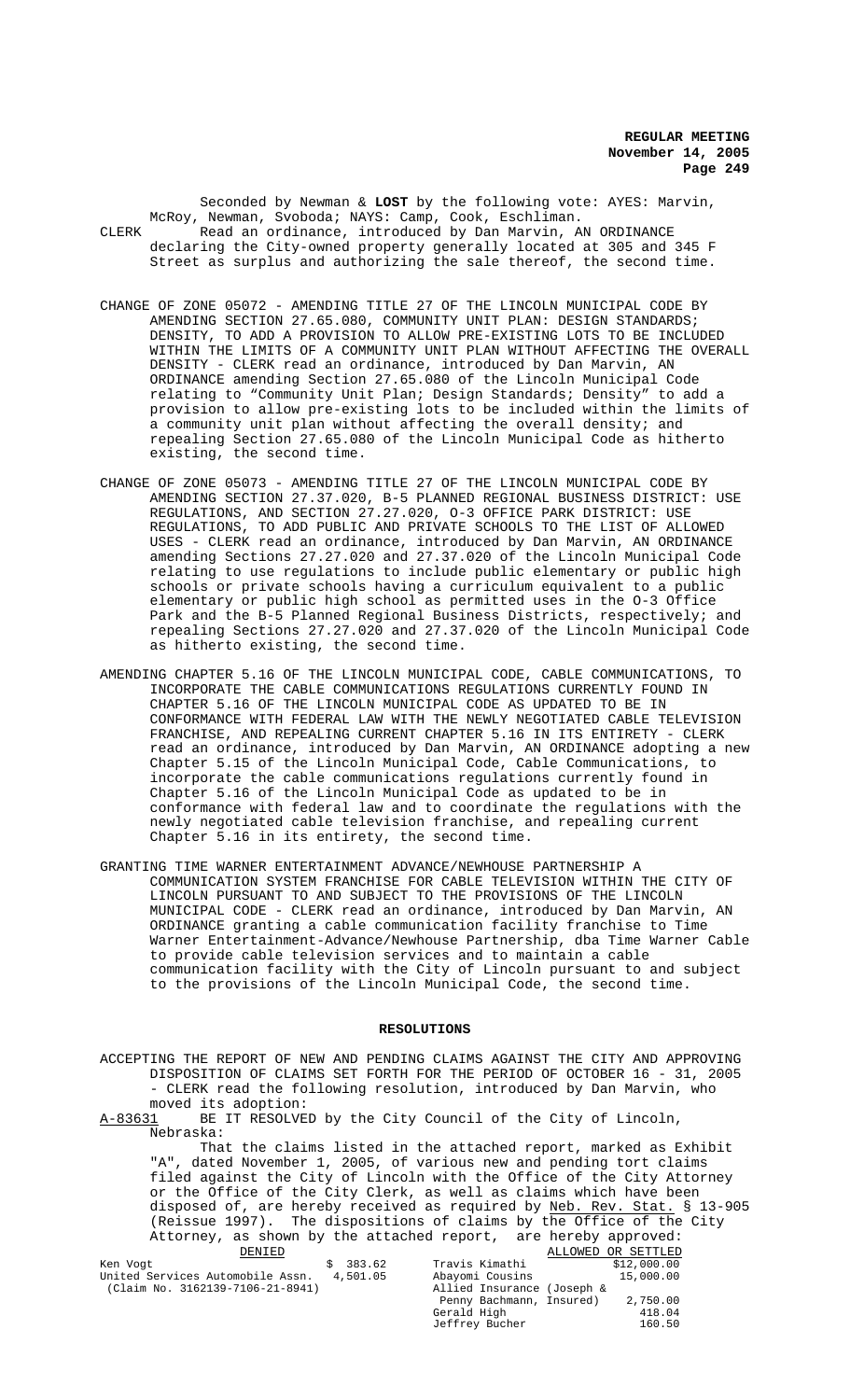The City Attorney is hereby directed to mail to the various claimants listed herein a copy of this resolution which shows the final disposition of their claim.

Introduced by Dan Marvin Seconded by Newman & carried by the following vote: AYES: Camp, Cook, Eschliman, Marvin, McRoy, Newman, Svoboda; NAYS: None.

AUTHORIZING ACCEPTANCE OF A DONATION OF APPROXIMATELY SEVEN ACRES OF LAND FOR PARK AND OPEN SPACE PURPOSES GENERALLY LOCATED ALONG ANTELOPE CREEK IN THE BOULDER RIDGE RESIDENTIAL DEVELOPMENT, NORTHEASTERLY OF S. 84TH STREET AND PINE LAKE ROAD - PRIOR to reading:

COOK Moved to delay action on Bill No. 05R-257 for two weeks to 11/28/05.

Seconded by Newman & carried by the following vote: AYES: Cook, Marvin, McRoy, Newman, Svoboda; NAYS: Camp, Eschliman.

APPROVING A TRANSFER OF APPROPRIATIONS IN THE AMOUNT OF \$300,000 FROM THE CONTINGENCY FUND BACK TO THE URBAN DEVELOPMENT CIP FUND AS PART OF THE ANTELOPE VALLEY PROJECT FOR THE RELOCATION AND REHABILITATION OF THREE HOUSES AT 125, 135, AND 145 N. 22ND STREET, COMMONLY REFERRED TO AS THE "TRIPLETS" - CLERK read the following resolution, introduced by Dan

Marvin, who moved its adoption:<br>A-83632 BE IT RESOLVED by the Cit BE IT RESOLVED by the City Council of the City of Lincoln, Nebraska:

That a transfer of appropriations in the amount of \$300,000.00 from Contingency, Miscellaneous Other Services and Charges, Account 18001.5989 to Urban Development/Administration/Cash Transfers Out, Account 13001.9220, for transfer to Mandatory Relocation/Rehabilitation North 22nd St./Cash Transfers In, (125, 135, 145 North 22nd Street) Account 413544.9140, is hereby approved and the Finance Director is authorized to make such transfer upon passage of this resolution. Introduced by Dan Marvin

Seconded by Newman & carried by the following vote: AYES: Camp, Marvin, Newman, Svoboda; NAYS: Cook, Eschliman, McRoy.

MISC. 05017 - APPLICATION OF DEVELOPMENTAL SERVICES OF NEBRASKA, INC. FOR A REASONABLE ACCOMMODATION UNDER TITLE 1 OF THE LINCOLN MUNICIPAL CODE TO ALLOW A GROUP HOME IN THE R-4 RESIDENTIAL DISTRICT TO LOCATE WITHIN THE REQUIRED 1,200 FT. SEPARATION FROM ANOTHER GROUP HOME, ON PROPERTY GENERALLY LOCATED AT 424 N. CODDINGTON AVE. - CLERK read the following resolution, introduced by Dan Marvin, who moved its adoption: Seconded by Newman & carried by the following vote: AYES:

Eschliman, Svoboda; NAYS: Camp, Cook, Marvin, McRoy, Newman. The resolution, having **LOST**, was assigned the File **#38-4510** & was placed on file in the Office of the City Clerk.

- MISC. 05018 APPLICATION OF DEVELOPMENTAL SERVICES OF NEBRASKA, INC. FOR A REASONABLE ACCOMMODATION UNDER TITLE 1 OF THE LINCOLN MUNICIPAL CODE TO ALLOW A GROUP HOME IN THE R-3 RESIDENTIAL DISTRICT TO LOCATE WITHIN THE REQUIRED ONE-HALF MILE SEPARATION FROM ANOTHER GROUP HOME, ON PROPERTY GENERALLY LOCATED AT 1661 TIMBER RIDGE ROAD - CLERK read the following resolution, introduced by Dan Marvin, who moved its adoption: Seconded by Newman & carried by the following vote: AYES: Eschliman, Svoboda; NAYS: Camp, Cook, Marvin, McRoy, Newman. The resolution, having **LOST**, was assigned the File **#38-4511** & was placed on file in the Office of the City Clerk.
- MISC. 05019 APPLICATION OF DEVELOPMENTAL SERVICES OF NEBRASKA, INC. FOR A REASONABLE ACCOMMODATION UNDER TITLE 1 OF THE LINCOLN MUNICIPAL CODE TO ALLOW A GROUP HOME IN THE R-2 RESIDENTIAL DISTRICT TO LOCATE WITHIN THE REQUIRED ONE-HALF MILE SEPARATION FROM ANOTHER GROUP HOME, ON PROPERTY GENERALLY LOCATED AT 5516 HUNTS DRIVE - CLERK read the following resolution, introduced by Dan Marvin, who moved its adoption: PRIOR to the vote: Annette McRoy stated for the Record, I live within a six-block area of disabled people and group homes. I like this. This Council Person has nothing against disabled or group homes. They have a right to live wherever they want. My "No" vote is not about that. Seconded by Eschliman & carried by the following vote: AYES:

Eschliman, Svoboda; NAYS: Camp, Cook, Marvin, McRoy, Newman. The resolution, having **LOST**, was assigned the File **#38-4512** & was placed on file in the Office of the City Clerk.

## **PETITIONS & COMMUNICATIONS**

SETTING THE HEARING DATE OF MONDAY, NOV. 28, 2005 AT 5:30 P.M. FOR THE APP. OF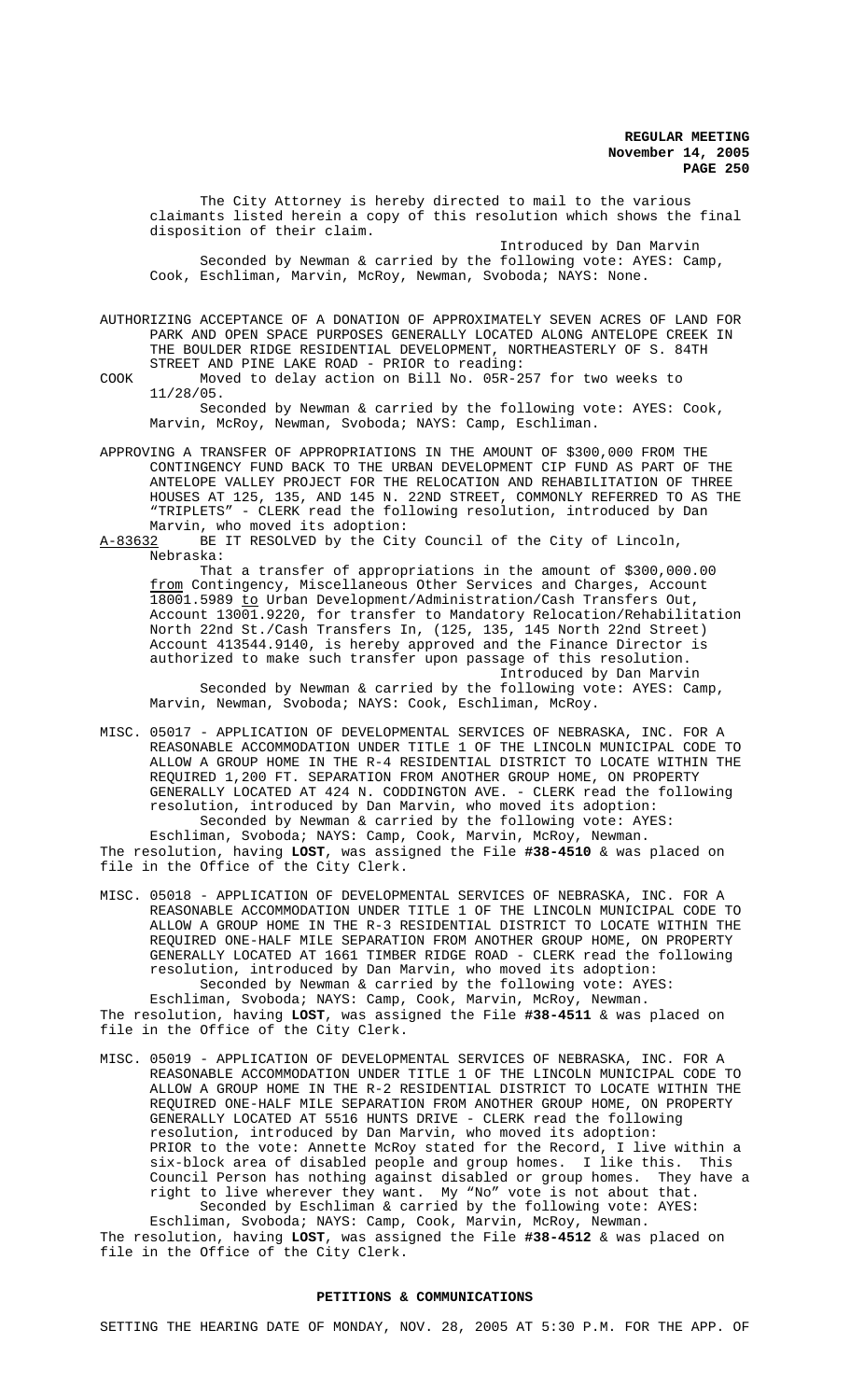IRIE, INC. DBA DOC'S PLACE FOR A LIQUOR CATERING LICENSE AT 140 N. 8TH ST., SUITE 150 - CLERK read the following resolution, introduced by Annette McRoy, who moved its adoption:

A-83633 BE IT RESOLVED by the City Council, of the City of Lincoln, that a hearing date is hereby set for Monday, November 28, 2005, at 5:30 p.m. or as soon thereafter as possible in the City Council Chambers, County-

City Building, 555 S. 10<sup>th</sup> St., Lincoln, NE, for the Application of Irie, Inc. Dba Doc's Place for a liquor catering license located at 140 N. 8<sup>th</sup> Street, Suite 150.

If the Police Dept. is unable to complete the investigation by said time, a new hearing date will be set.

Introduced by Annette McRoy Seconded by Newman & carried by the following vote: AYES: Camp, Cook, Eschliman, Marvin, McRoy, Newman, Svoboda; NAYS: None.

- SETTING THE HEARING DATE OF MONDAY, NOV. 28, 2005 AT 5:30 P.M. FOR THE APP. OF M & R VENTURES, LLC, DBA BENNIGAN'S RESTAURANT FOR A CLASS "I" LIQUOR LICENSE AT 8701 ANDERMATT DRIVE - CLERK read the following resolution, introduced by Annette McRoy, who moved its adoption:
- A-83634 BE IT RESOLVED by the City Council, of the City of Lincoln, that a hearing date is hereby set for Monday, November 28, 2005, at 5:30 p.m. or as soon thereafter as possible in the City Council Chambers, County-City Building, 555 S. 10<sup>th</sup> St, Lincoln, NE, for the Application of M & R Ventures, LLC dba Bennigan's Restaurant for a Class "I" liquor license located at 8701 Andermatt Drive.

If the Police Dept. is unable to complete the investigation by said time, a new hearing date will be set.

Introduced by Annette McRoy Seconded by Newman & carried by the following vote: AYES: Camp, Cook, Eschliman, Marvin, McRoy, Newman, Svoboda; NAYS: None.

- SETTING THE HEARING DATE OF MONDAY, NOV. 28, 2005 AT 5:30 P.M. FOR THE APP. OF BLUE ORCHID, LLC, DBA BLUE ORCHID FOR A CLASS "I" LIQUOR LICENSE AT 129 N. 10TH STREET - CLERK read the following resolution, introduced by Annette McRoy, who moved its adoption:
- A-83635 BE IT RESOLVED by the City Council, of the City of Lincoln, that a hearing date is hereby set for Monday, December 5, 2005, at 1:30 p.m. or as soon thereafter as possible in the City Council Chambers, County-City Building, 555 S. 10<sup>th</sup> St., Lincoln, NE, for the Application Blue Orchid, LLC dba Blue Orchid for a Class "I" liquor license located at 129 N. 10<sup>th</sup> Street.

If the Police Dept. is unable to complete the investigation by said time, a new hearing date will be set.

Introduced by Annette McRoy Seconded by Newman & carried by the following vote: AYES: Camp, Cook, Eschliman, Marvin, McRoy, Newman, Svoboda; NAYS: None.

- SETTING THE HEARING DATE OF MONDAY, DEC. 5, 2005 AT 1:30 P.M. FOR THE MAN. APP. OF MELISA ARNOLD FOR THE KEG LOCATED AT  $104$  N.  $20^\mathrm{TH}$  STREET - CLERK read the following resolution, introduced by Annette McRoy, who moved its adoption:
- A-83636 BE IT RESOLVED by the City Council, of the City Council, of the City of Lincoln, that a hearing date is hereby set for Monday, December 5, 2005, at 1:30 p.m. or as soon thereafter as possible in the City Council Chambers, County-City Building, 555 S. 10<sup>th</sup> St., Lincoln, NE, for the Manager Application of Melisa Arnold for The Keg located at 104. 20<sup>th</sup> Street.

If the Police Dept. is unable to complete the investigation by said time, a new hearing date will be set.

Introduced by Annette McRoy Seconded by Newman & carried by the following vote: AYES: Camp, Cook, Eschliman, Marvin, McRoy, Newman, Svoboda; NAYS: None.

- SETTING THE HEARING DATE OF MONDAY, DEC. 5, 2005 AT 1:30 P.M. FOR THE MAN. APP. OF BRIAN BIERMAN FOR TGI FRIDAY'S RESTAURANT LOCATED AT 210 N. 48TH STREET - CLERK read the following resolution, introduced by Annette McRoy, who moved its adoption:
- A-83637 BE IT RESOLVED by the City Council, of the City of Lincoln, that a hearing date is hereby set for Monday, December 5, 2005, at 1:30 p.m. or as soon thereafter as possible in the City Council Chambers, County-City Building, 555 S. 10<sup>th</sup> St., Lincoln, NE, for the Manager Application of Brian Bierman for TGI Friday's Restaurant located at  $210\ N.$   $48^{th}$  Street. If the Police Dept. is unable to complete the investigation by said time, new hearing date will be set.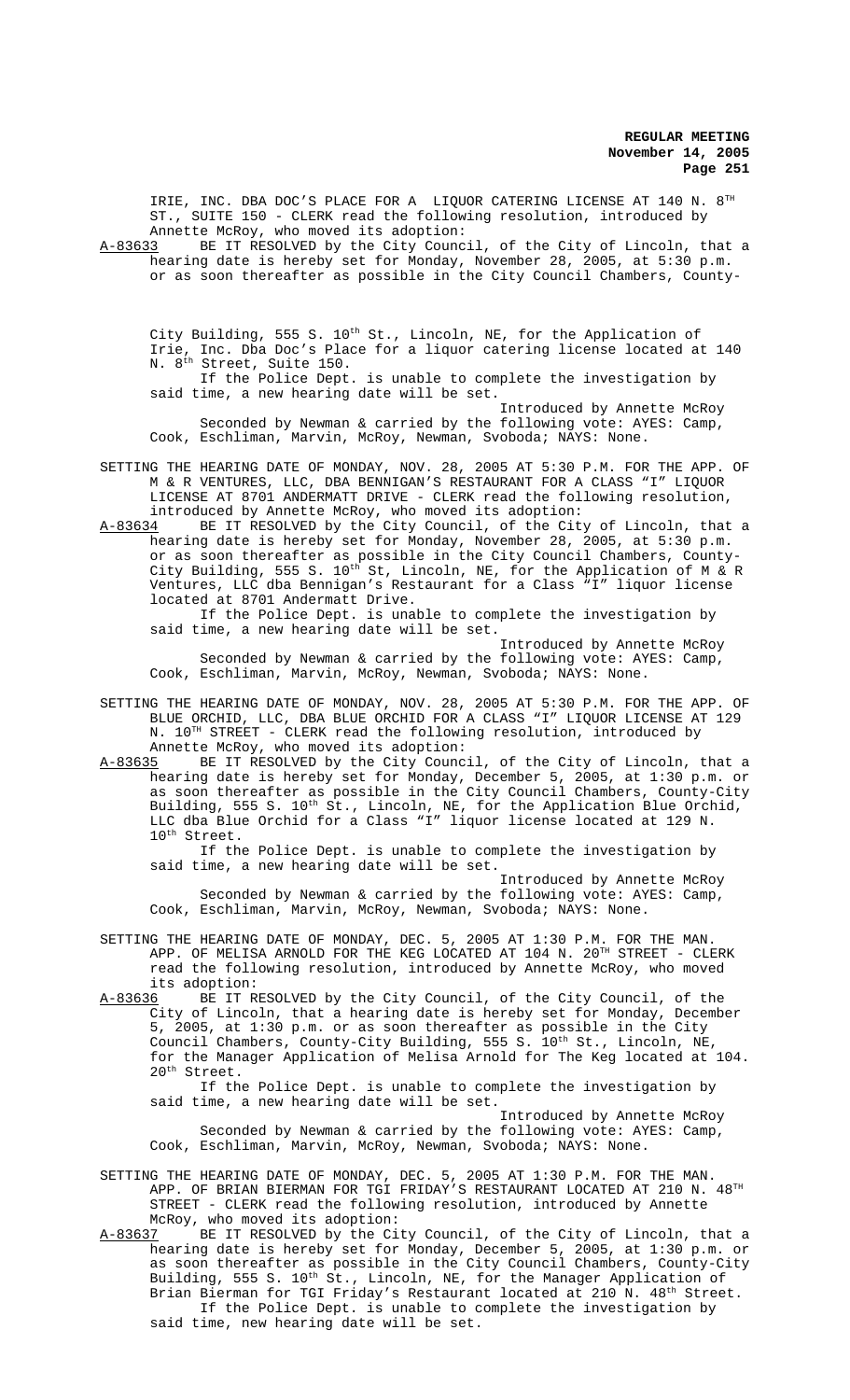Introduced by Annette McRoy Seconded by Newman & carried by the following vote: AYES: Camp, Cook, Eschliman, Marvin, McRoy, Newman, Svoboda; NAYS: None.

SETTING THE HEARING DATE OF MONDAY, NOVEMBER 28, 2005 AT 5:30 P.M. FOR THE MANAGER APPLICATION OF CLAYTON WYSOCKI OF DHABS, LLC DBA BARRYMORE'S AT 124 N.  $13^{TH}$  STREET - CLERK read the following resolution, introduced by

Annette McRoy, who moved its adoption:<br>A-83639 BE IT RESOLVED by the City Counc BE IT RESOLVED by the City Council, of the City of Lincoln, that a hearing date is hereby set for Monday, November 28, 2005, at 5:30 p.m. or as soon thereafter as possible in the City Council Chambers, County-City Building, 555 S.  $10^{\text{th}}$  St., Lincoln, NE, for the Manager Application of Clayton Wysocki, for DHABS, LLC dba Barrymore's located at 124 N  $13^{\rm th}$ Street.

If the Police Dept. is unable to complete the investigation by said time, a new hearing date will be set.

Introduced by Annette McRoy Seconded by Newman & carried by the following vote: AYES: Camp, Cook, Eschliman, Marvin, McRoy, Newman, Svoboda; NAYS: None.

THE FOLLOWING ITEMS HAVE BEEN REFERRED TO THE PLANNING DEPARTMENT: Change of Zone No. 05061 - App. of Ridge Development Co. and Southview, Inc., Southwest Village Planned Unit Development, for a change of zone from AG Agriculture and AGR Agricultural Residential to B-2 Planned Neighborhood Business to allow approximately 80 dwelling units and approximately 1,300,000 square feet of office, retail, commercial and industrial floor area in the underlying B-2 zoned area for property located at South Folsom Street and West Denton Road. Change of Zone No. 05062 - App. of Ridge Development Co. and Southview, Inc. for a change of zone from AG Agriculture and AGR Agricultural Residential to R-3 Residential and R-4 Residential for property located at South Folsom Street and West Denton Road. Change of Zone No. 05077 - App. of Thunderstone LLC, Thunderstone Planned Unit Development, for approximately 33,000 square feet for product display, marketing, administrative offices and production area, on property located at NW 32<sup>nd</sup> Street and West "O" Street. Special Permit No. 1790A - App. of Longview Estates, Inc. for an amendment to the Longview 1st Addition Community Unit Plan, to expand the existing boundaries to allow for an additional wastewater treatment lagoon, with requests to waive block length and storm water detention on property located at SW 47<sup>th</sup> Street and W. Van Dorn Street. Special Permit No. 05053 - App. of Research & Development Corp. for a special permit to have windows on the side lot line in a commercial historic district on property located at 311 N.  $8<sup>th</sup>$  Street. Special Permit No. 05054 - App. of Brian Carstens and Associates, Rambling Rose Acres Community Unit Plan, for approximately 8 single family dwelling units with requests to waive block length, waive the preliminary plat process, sidewalks, street trees, street lighting, and landscape screening on property located at the SW corner of Highway 77 and Bennet Road. Special Permit No. 05055 - App. of Raybould Partners, Ltd., to expand the area of a non-conforming use for the sale of alcohol for consumption off the premises on property located at S.  $17^{\text{th}}$  Street and Washington Street.

#### **REPORTS OF CITY OFFICERS**

- CLERK'S LETTER AND MAYOR'S APPROVAL OF ORDINANCES & RESOLUTIONS PASSED BY COUNCIL ON October 31, 2005 - CLERK presented said report which was placed on file in the Office of the City Clerk.
- CLERK'S LETTER AND MAYOR'S APPROVAL OF ORDINANCES & RESOLUTIONS PASSED BY COUNCIL ON NOVEMBER 7, 2005 - CLERK presented said report which was placed on file in the Office of the City Clerk.
- CONSOLIDATED ANNUAL PERFORMANCE AND EVALUATION REPORT (CAPER) FOR FY2004, PREPARED BY URBAN DEVELOPMENT DEPARTMENT - CLERK presented said report which was placed on file in the Office of the City Clerk. **(3)**

RESOLUTION ACCEPTING THE CITY TREASURER'S INVESTMENT REPORT FOR THE YEAR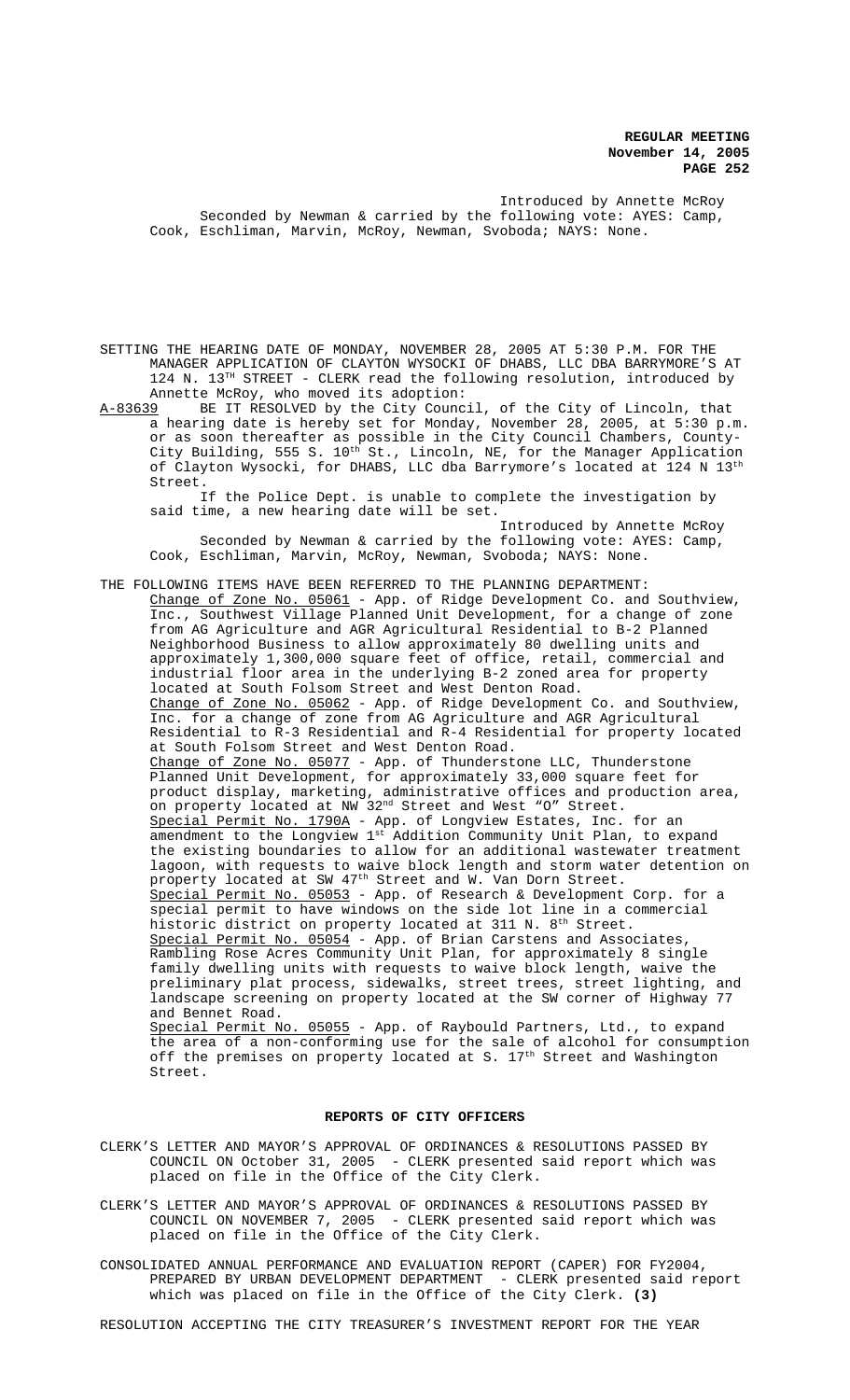ENDING AUGUST 31, 2005 - CLERK read the following resolution, introduced by Annette McRoy, who moved its adoption:<br>A-83638 BE IT HEREBY RESOLVED BY THE CITY C BE IT HEREBY RESOLVED BY THE CITY COUNCIL, OF THE City of Lincoln, Nebraska: That the attached list of investments by confirmed and approved, and the City Treasurer is hereby directed to hold said investments until maturity unless otherwise directed by the City Council. Introduced by Annette McRoy Seconded by Newman & carried by the following vote: AYES: Camp, Cook, Eschliman, Marvin, McRoy, Newman, Svoboda; NAYS: None. SETTING THE INTEREST RATE ON ASSESSMENTS FOR THE DOWNTOWN BUSINESS IMPROVEMENT DISTRICT, THE CORE BUSINESS IMPROVEMENT DISTRICT OVERLAY, AND THE DOWNTOWN MAINTENANCE DISTRICT - CLERK read the following resolution, introduced by Annette McRoy, who moved its adoption:<br>A-83640 BE IT RESOLVED by the City Council of the City BE IT RESOLVED by the City Council of the City of Lincoln, Nebraska, that: The special taxes assessed October 31, 2005, to pay the costs of the improvements in the Downtown Business Improvement District, the Core Business Improvement District Overlay and the Downtown Maintenance District are hereby levied and shall bear interest at 6.05% and that the period of time in which the assessments are to be paid shall be one (1) year. Introduced by Annette McRoy Seconded by Newman & carried by the following vote: AYES: Camp, Cook, Eschliman, Marvin, McRoy, Newman, Svoboda; NAYS: None. REAPPOINTING MATT MORRISSEY AND JOHN LORENZEN TO THE WATER CONDITIONING BOARD OF EXAMINERS FOR THREE-YEAR TERMS EXPIRING SEPTEMBER 4, 2008 - CLERK read the following resolution, introduced by Dan Marvin, who moved its adoption:<br>A-83641 BE BE IT RESOLVED by the City Council of the City of Lincoln, Nebraska: That the reappointment of Matt Morrissey and John Lorenzen to the Water Conditioning Board or Examiners for three-year terms expiring September 4, 2008, is hereby approved. Introduced by Dan Marvin Seconded by Newman & carried by the following vote: AYES: Camp, Cook, Eschliman, Marvin, McRoy, Newman, Svoboda; NAYS: None. REAPPOINTING MATT MORRISSEY TO THE EXAMINING BOARD OF PLUMBERS FOR A THREE-EAR TERM EXPIRING SEPTEMBER 4, 2008 - CLERK read the following resolution, introduced by Dan Marvin, who moved its adoption: A-83642 BE IT RESOLVED by the City Council of the City of Lincoln, Nebraska: That the reappointment of Matt Morrissey to the Examining Board of Plumbers for a three-year term expiring September 4, 2008, is hereby approved. Introduced by Dan Marvin Seconded by Newman & carried by the following vote: AYES: Camp, Cook, Eschliman, Marvin, McRoy, Newman, Svoboda; NAYS: None. REAPPOINTING RICHARD NOEL TO THE ELECTRICAL ADVISORY, APPEALS, AND EXAMINING BOARD FOR A THREE-YEAR TERM EXPIRING AUGUST 15, 2008 - CLERK read the following resolution, introduced by Dan Marvin, who moved its adoption: A-83643 BE IT RESOLVED by the City Council of the City of Lincoln, Nebraska: That the reappointment of Richard Noel to the Electrical Advisory Appeals, and Examining Board for a three-year term expiring August 15, 2008, is hereby approved. Introduced by Dan Marvin Seconded by Newman & carried by the following vote: AYES: Camp, Cook, Eschliman, Marvin, McRoy, Newman, Svoboda; NAYS: None. APPOINTING LAURIE LAGE TO THE CHARTER REVISION COMMISSION TO FILL AN UNEXPIRED TERM EXPIRING JULY 15, 2008 - CLERK read the following resolution, introduced by Dan Marvin, who moved its adoption:<br>A-83644 BE IT RESOLVED by the City Council of the C BE IT RESOLVED by the City Council of the City of Lincoln, Nebraska: That the appointment of Laurie Lage to the Charter Revision Commission to fill an unexpired term expiring July 15, 2008, is hereby approved. Introduced by Dan Marvin Seconded by Newman & carried by the following vote: AYES: Camp, Cook, Eschliman, Marvin, McRoy, Newman, Svoboda; NAYS: None.

APPOINTING SCOTT BAIRD, JESSIE PAYNE, MODESTA PUTLA, AND SHAWN RYBA TO THE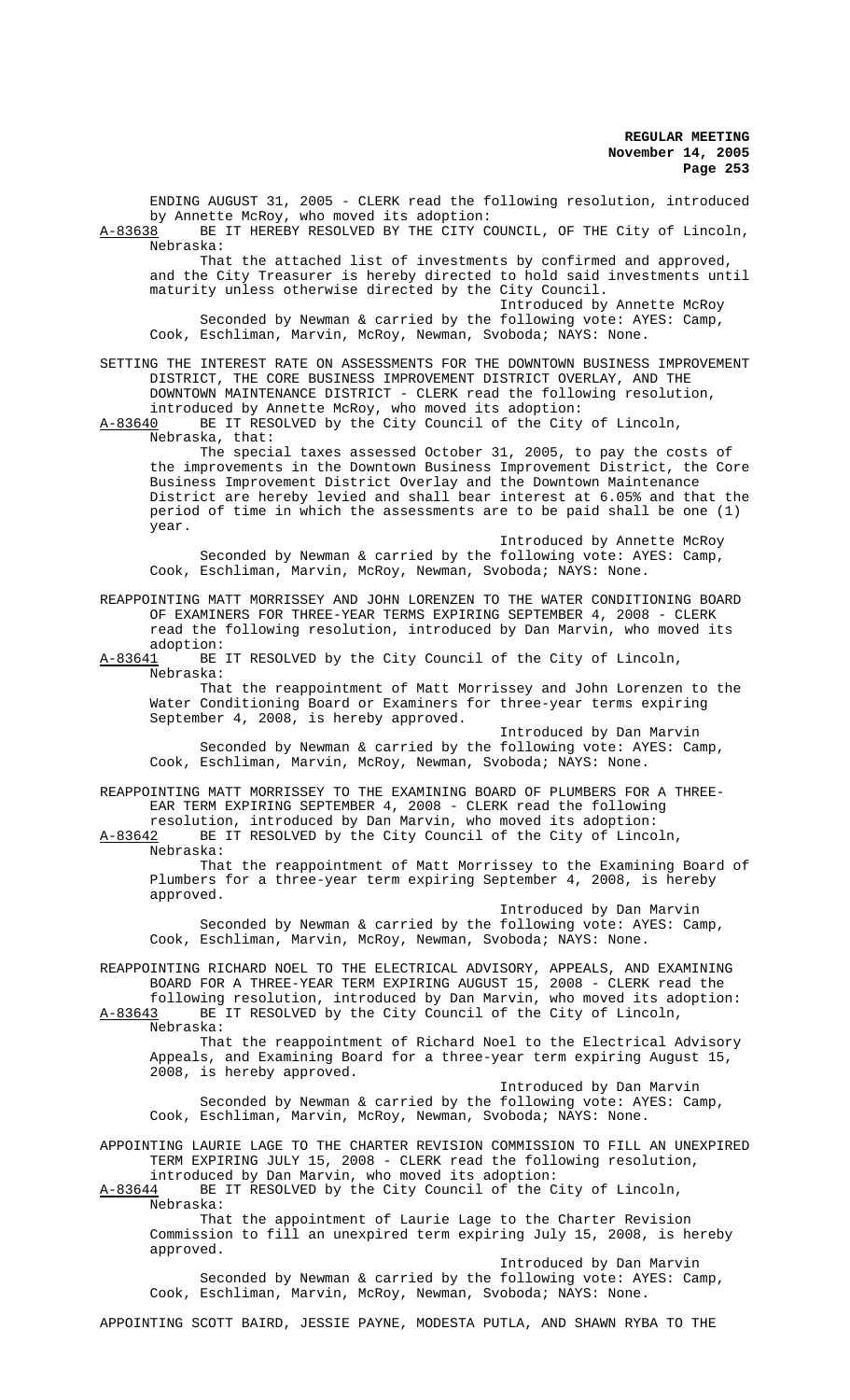COMMUNITY DEVELOPMENT TASK FORCE FOR THREE-YEAR TERMS EXPIRING AUGUST 31, 2008 - CLERK read the following resolution, introduced by Dan Marvin, who moved its adoption:<br>A-83645 BE IT RESOLVED by the Cit BE IT RESOLVED by the City Council of the City of Lincoln, Nebraska: That the appointment of Scott Baird, Jessie Payne, Modesta Putla, and Shawn Ryba to the Community Development Task Force for three-year terms expiring August 31, 2008, is hereby approved. Introduced by Dan Marvin Seconded by Newman & carried by the following vote: AYES: Camp, Cook, Eschliman, Marvin, McRoy, Newman, Svoboda; NAYS: None. REAPPOINTING JIM ARTER TO THE DOWNTOWN BUSINESS AREA IMPROVEMENT BOARD FOR A THREE-YEAR TERM EXPIRING SEPTEMBER 1, 2006 - CLERK read the following resolution, introduced by Dan Marvin, who moved its adoption: A-83646 BE IT RESOLVED by the City Council of the City of Lincoln, Nebraska: That the reappointment of Jim Arter to the Downtown Business Area Improvement Board for a three-year term expiring September 1, 2006 is hereby approved. Introduced by Dan Marvin Seconded by Newman & carried by the following vote: AYES: Camp, Cook, Eschliman, Marvin, McRoy, Newman, Svoboda; NAYS: None. APPOINTING DEBBIE BREHM, TERRY BUNDY, CHRIS JACKSON, CINNAMON DOKKEN, CHERYL KRUGER, SCOTT MILLER, RICK NOYES, ROBERT SCOTT, ED SWOTEK, NICK VUKO, AND DICK YOUNG TO THE DOWNTOWN BUSINESS AREA IMPROVEMENT BOARD FOR THREE-YEAR TERMS EXPIRING SEPTEMBER 1, 2006 - CLERK read the following resolution, introduced by Dan Marvin, who moved its adoption:<br>A-83647 BE IT RESOLVED by the City Council of the City of Linco BE IT RESOLVED by the City Council of the City of Lincoln, Nebraska: That the appointment of the following persons to the Downtown Business Area Improvement Board for three-year terms expiring September 1, 2006, is hereby approved. Debbie Brehm Terry Bundy Cinnamon Dokken Chris Jackson Cheryl Kruger Scott Miller Rick Noyes Robert Scott Ed Swotek Nick Vuko Dick Young Introduced by Dan Marvin Seconded by Newman & carried by the following vote: AYES: Camp, Cook, Eschliman, Marvin, McRoy, Newman, Svoboda; NAYS: None. REAPPOINTING CARMELIA (CARMY) ANTHONY TO THE LINCOLN COMMISSION ON HUMAN RIGHTS FOR A THREE-YEAR TERM EXPIRING DECEMBER 31, 2008 - CLERK read the following resolution, introduced by Dan Marvin, who moved its adoption:<br>A-83648 BE IT RESOLVED by the City Council of the City of Lincoln, BE IT RESOLVED by the City Council of the City of Lincoln, Nebraska: That the reappointment of Carmelia (Carmy) Anthony to the Lincoln Commission on Human Rights for a three-year term expiring December 31, 2008 is hereby approved. Introduced by Dan Marvin Seconded by Newman & carried by the following vote: AYES: Camp, Cook, Eschliman, Marvin, McRoy, Newman, Svoboda; NAYS: None. APPOINTING KARLA COOPER AND DICK NOBLE TO THE LINCOLN COMMISSION ON HUMAN RIGHTS FOR THREE-YEAR TERMS EXPIRING DECEMBER 31, 2008 - CLERK read the following resolution, introduced by Dan Marvin, who moved its adoption: A-83649 BE IT RESOLVED by the City Council of the City of Lincoln, Nebraska: That the reappointment of Carmelia (Carmy) Anthony to the Lincoln Commission on Human Rights for a three-year term expiring December 31,

2008 is hereby approved. Introduced by Dan Marvin Seconded by Newman & carried by the following vote: AYES: Camp,

Cook, Eschliman, Marvin, McRoy, Newman, Svoboda; NAYS: None.

## ORDINANCES - 1<sup>ST</sup> READING

CHANGE OF ZONE 05067 - APPLICATION OF WHITEHEAD OIL COMPANY FOR A CHANGE OF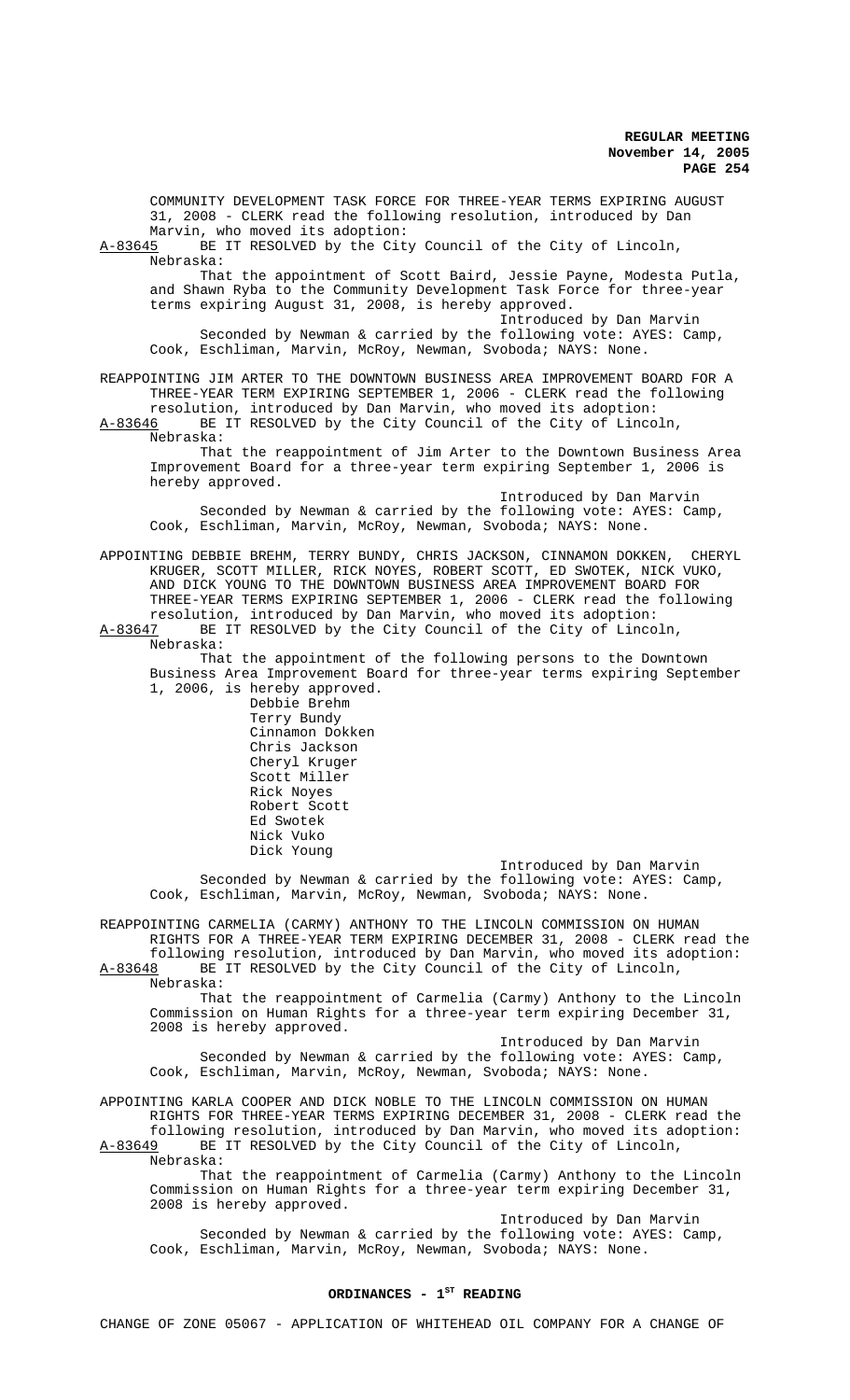ZONE FROM R-6 RESIDENTIAL DISTRICT TO B-3 LINCOLN CENTER BUSINESS DISTRICT ON PROPERTY GENERALLY LOCATED AT 2100 K STREET - CLERK read an ordinance, introduced by Annette McRoy, amending the Lincoln Zoning District Maps attached to and made a part of Title 27 of the Lincoln Municipal Code, as provided by Section 27.05.020 of the Lincoln Municipal Code, by changing the boundaries of the districts established and shown thereon, the first time.

APPROVING THE SALE OF CITY PROPERTY AT 9TH AND K STREETS, KNOWN AS THE K STREET POWER PLANT - PRIOR to reading:

COOK Moved to place Bill No. 05-173 on Pending Indefinitely. Seconded by Eschliman & carried by the following vote: AYES: Camp, Cook, Eschliman, McRoy, Newman, Svoboda; NAYS: Marvin.

# ORDINANCES - 3<sup>RD</sup> READING & RESOLUTIONS

AMENDING SECTION 10.08.010 OF THE LINCOLN MUNICIPAL CODE REGARDING REGISTRATION OF VEHICLES TO PROVIDE FOR A REBUTTAL PRESUMPTION THAT ANY VEHICLE STORED AND KEPT FOR MORE THAN 30 DAYS IN THE CITY OF LINCOLN IS BEING OPERATED OR PARKED ON THE STREETS OF THE CITY AND THAT SUCH VEHICLE SHALL BE REGISTERED IN ACCORDANCE WITH CHAPTER 10.08 OF THE LINCOLN MUNICIPAL CODE - CLERK read an ordinance, introduced by Robin Eschliman, amending Section 10.08.010 of the Lincoln Municipal Code regarding registration of vehicles to provide for a rebuttable presumption that any vehicle stored and kept for more than thirty days in the City of Lincoln is being operated or parked on the streets of the city and that such vehicle shall be registered in accordance with Chapter 10.08 of the Lincoln Municipal Code; and repealing Section 10.08.010 of the Lincoln Municipal Code as hitherto existing, the third time.<br>ESCHLIMAN

ESCHLIMAN Moved to pass the ordinance as read.

Seconded by Marvin & carried by the following vote: AYES: Camp, Cook, Eschliman, Marvin, McRoy, Newman, Svoboda; NAYS: None. The ordinance, being numbered **#18643**, is recorded in Ordinance Book #25, Page

VACATION 05003 - VACATING THE OLD SOUTH 84TH STREET RIGHT-OF-WAY WEST OF THE NEW ALIGNMENT NEAR THE INTERSECTION WITH HIGHWAY 2, GENERALLY LOCATED NORTH OF THE INTERSECTION OF SOUTH 84TH STREET AND HIGHWAY 2 - CLERK read an ordinance, introduced by Robin Eschliman, vacating the old South 84<sup>th</sup> Street right-of-way west of the new alignment near the intersection with Highway 2, generally located north of the intersection of south 84<sup>th</sup> Street and Highway 2, and retaining title thereto in the City of Lincoln, Lancaster County, Nebraska, the third time.<br>ESCHLIMAN Moved to pass the ordinance as read.

Moved to pass the ordinance as read.

Seconded by Marvin & carried by the following vote: AYES: Camp, Cook, Eschliman, Marvin, McRoy, Newman, Svoboda; NAYS: None. The ordinance, being numbered **#18644**, is recorded in Ordinance Book #25, Page

APPROVING (1) SITE LEASE FROM THE CITY AND THE COUNTY OF LANCASTER, NEBRASKA TO THE LINCOLN-LANCASTER COUNTY PUBLIC BUILDING COMMISSION, (2) LEASE AGREEMENT FROM THE COMMISSION TO THE COUNTY AND THE CITY AND (3) THE ISSUANCE OF NOT TO EXCEED \$2,000,000 OF THE COMMISSION'S TAX SUPPORTED LEASE RENTAL REVENUE BONDS, SERIES 2005, ALL WITH RESPECT TO THE ACQUISITION OF THE COURTHOUSE PLAZA BUILDING - CLERK read an ordinance, introduced by Dan Marvin, AN ORDINANCE of the City of Lincoln, Nebraska approving (A) a lease agreement among the Lincoln-Lancaster County Public Building Commission, as lessee, and the City and the County of Lancaster, Nebraska, jointly, as lessor, (B) a lease agreement among the City and the County, jointly, as lessee, and the Commission, as lessor, and (C) the issuance of not to exceed \$2,000,000 in aggregate principal amount of the Commission's tax supported lease rental revenue bonds; Series 2005B and related matters, the third time.<br>MARVIN Moved to pass the ordinance as read.

Moved to pass the ordinance as read.

Seconded by Newman & carried by the following vote: AYES: Camp, Cook, Eschliman, Marvin, McRoy, Newman, Svoboda; NAYS: None. The ordinance, being numbered **#18645**, is recorded in Ordinance Book #25, Page

- APPROVING A REAL ESTATE PURCHASE AGREEMENT BETWEEN THE CITY AND HERBERT J. FRIEDMAN, RICHARD A. JOHNSON, AND STUART MARX FOR THE PURCHASE OF LOTS 11 AND 12, BLOCK 130, ORIGINAL PLAT, AND LOTS A AND B, BILLINGSLEY'S SUBDIVISION OF LOT 1 AND ALL OF LOT 2, BLOCK 145, ORIGINAL PLAT, LINCOLN, LANCASTER COUNTY, NEBRASKA - CLERK read the following resolution, introduced by Robin Eschliman, who moved its adoption:<br>A-83650 A RESOLUTION authorizing the Lincoln Lancaster County Public A RESOLUTION authorizing the Lincoln Lancaster County Public
- Building Commission (the "Commission") to purchase Lots 11 and 12, Block 130, Original Plat, and Lots A and B, Billingsley's Subdivision of Lot 1, and all of Lot 2, Block 145, Original Plat of Lincoln, Lancaster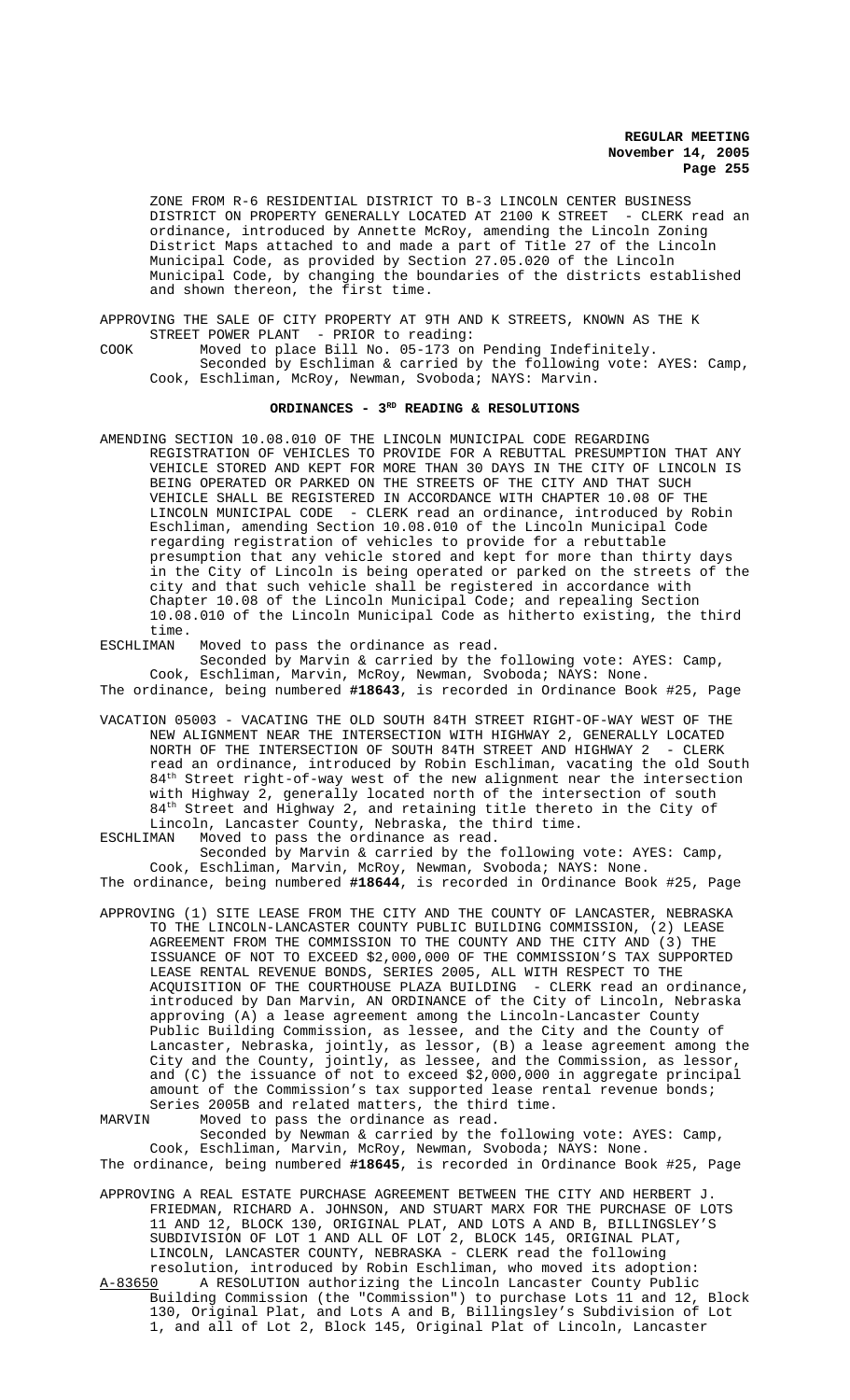County, Nebraska, commonly known as 645 and 701 S. 9th Street, Lincoln, Nebraska, for joint use by both the City of Lincoln (the "City") and the County of Lancaster (the "County").

RECITALS A.

The Commission has been created pursuant to Neb. Rev. Stat. § 13-1301 et seq. (Reissue 1991) for the purpose of designing, acquiring, constructing, maintaining, operating, improving, remodeling, and reconstructing projects (as such term is defined by Section 13-1302 of the Act) for the joint use of both the City and the County upon approval thereof by the City and the County, and all facilities necessary or convenient in connection therewith.

B.

Pursuant to paragraph 4 of the Interlocal Agreement entered into by and between the City, the County, and the Commission, dated July 10, 1996 any new project which the Commission proposes to undertake must first be approved by resolution of the City Council and by resolution of the County Board.

The City is agreeable to authorizing the Commission to proceed with the purchase of Lots 11 and 12, Block 130, Original Plat, and Lots A and B, Billingsley's Subdivision of Lot 1, and all of Lot 2, Block 145, Original Plat of Lincoln, Lancaster County, Nebraska, for use by the City and County, as a new project.

C.

NOW, THEREFORE, BE IT RESOLVED by the City Council of the City of Lincoln, Nebraska as follows:

Pursuant to paragraph 4 of the Interlocal Agreement, the purchase of Lots 11 and 12, Block 130, Original Plat, and Lots A and B, Billingsley's Subdivision of Lot 1, and all of Lot 2, Block 145, Original Plat of Lincoln, Lancaster County, Nebraska, is hereby approved as a new project of the Commission.

Introduced by Robin Eschliman Seconded by Marvin & carried by the following vote: AYES: Camp, Cook, Marvin, McRoy, Newman, Svoboda; NAYS: None; ABSTAINED: Eschliman.

### **MISCELLANEOUS BUSINESS**

# **PENDING -**

CAMP Moved to extend the Pending List to November 28, 2005. Seconded by Marvin & carried by the following vote: AYES: Camp, Cook, Eschliman, Marvin, McRoy, Newman, Svoboda; NAYS: None.

## **UPCOMING RESOLUTIONS -**

CAMP Moved to approve the resolutions to have Public Hearing on November 28, 2005. Seconded by Marvin & carried by the following vote: AYES: Camp, Cook, Eschliman, Marvin, McRoy, Newman, Svoboda; NAYS: None.

# **ADJOURNMENT 6.50 P.M.**

CAMP Moved to adjourn the City Council meeting of November 14, 2005. Seconded by Marvin & carried by the following vote: AYES: Camp, Cook, Eschliman, Marvin, McRoy, Newman, Svoboda; NAYS: None. So ordered.

Joan E. Ross, City Clerk